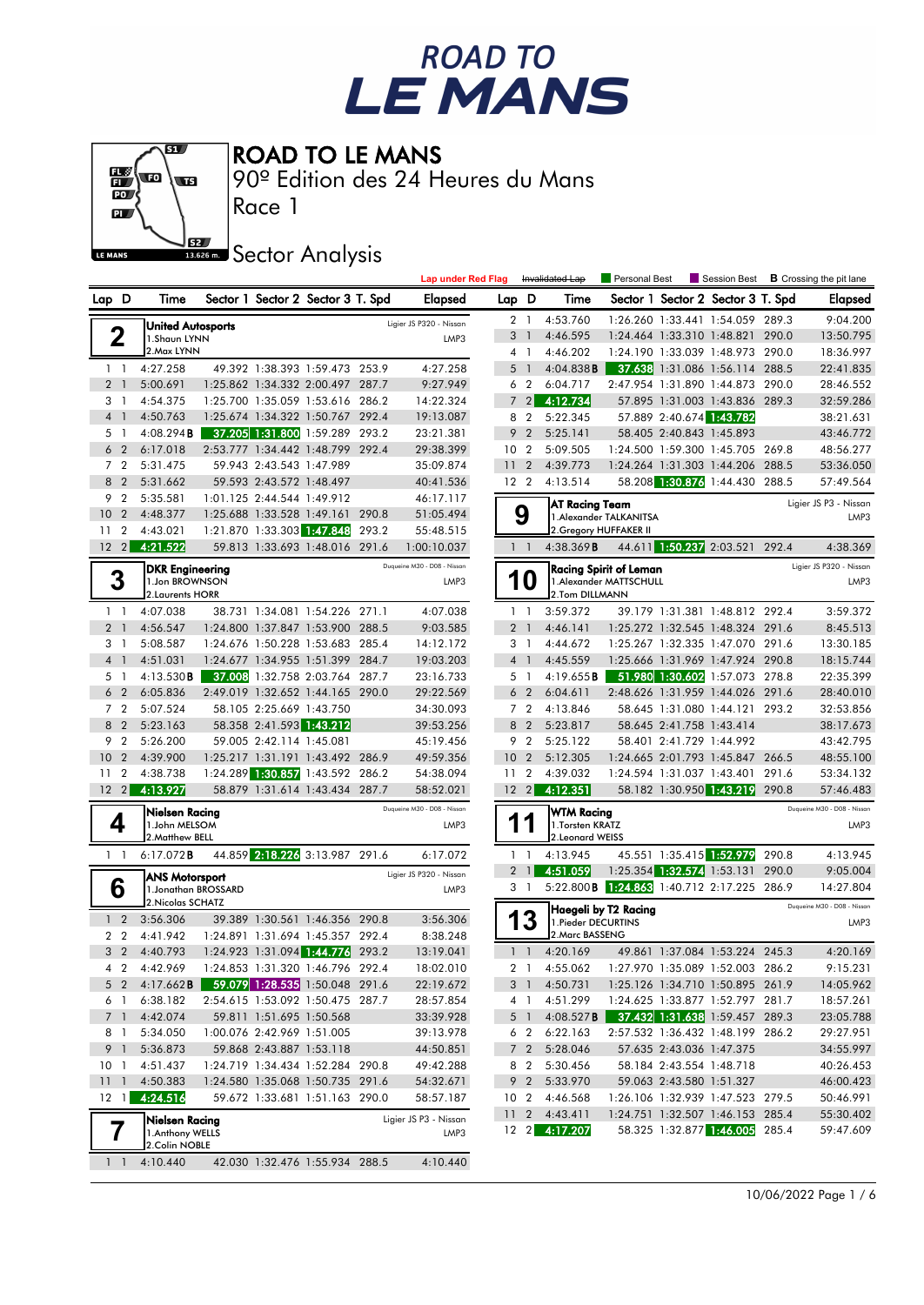# ROAD TO<br>LE MANS



ROAD TO LE MANS

90º Edition des 24 Heures du Mans

**J**<br>Issue Sector Analysis

Race 1

| Lap D<br>Sector 1 Sector 2 Sector 3 T. Spd<br>Lap D<br>Time<br>Sector 1 Sector 2 Sector 3 T. Spd<br>Elapsed<br>Time<br><b>Elapsed</b><br>4:46.440B<br>1:02.088 1:38.005 2:06.347 281.0<br>28:49.964<br>61<br>Duqueine M30 - D08 - Nissan<br><b>DKR Engineering</b><br>14<br>$\overline{2}$<br>8:01.873<br>3:10.011 2:50.214 2:01.648<br>36:51.837<br>$\overline{7}$<br>1. James WINSLOW<br>LMP3<br>2.Alexander BUKHANTSOV<br>5:57.274<br>1:02.284 2:49.019 2:05.971<br>8 2<br>42:49.111<br>43.927 1:33.258 1:52.989 293.2<br>4:10.174<br>9 <sub>2</sub><br>6:16.377<br>1:26.651 2:43.354 2:06.372<br>49:05.488<br>$1\quad 2$<br>4:10.174<br>2 <sub>2</sub><br>10 <sup>°</sup><br>$\overline{2}$<br>5:05.673<br>1:26.930 1:39.427 1:59.316 283.9<br>4:54.458<br>1:26.954 1:33.193 1:54.311<br>291.6<br>9:04.632<br>54:11.161<br>3 <sub>2</sub><br>4:47.710<br>13:52.342<br>11<br>$\overline{2}$<br>4:38.045<br>1:00.108 1:38.653 1:59.284 259.4<br>58:49.206<br>1:24.341 1:34.513 1:48.856 291.6<br>4:44.986<br>1:24.069 1:32.620 1:48.297 290.8<br>18:37.328<br>4 <sup>2</sup><br>Duqueine M30 - D08 - Nissan<br>Optimum Motorsport<br>20<br>38.040 1:31.446 1:56.130 290.8<br>$\overline{2}$<br>4:05.616B<br>22:42.944<br>5<br>1. Mark CRADER<br>LMP3<br>2:58.880 1:32.362 1:45.254 288.5<br>28:59.440<br>2. Alex MORTIMER<br>$\overline{1}$<br>6:16.496<br>6<br>4:33.802<br>58.634 1:45.679 1:49.489 160.3<br>4:26.334<br>47.128 1:41.277 1:57.929 286.9<br>4:26.334<br>$\overline{7}$<br>33:33.242<br>$1\quad$<br>-1<br>58.541 2:42.400 1:46.314<br>4:53.706<br>8 1<br>5:27.255<br>39:00.497<br>$\overline{2}$<br>1:25.164 1:34.038 1:54.504 290.8<br>9:20.040<br>$\overline{1}$<br>9<br>5:28.858<br>59.237 2:41.581 1:48.040<br>3 <sub>1</sub><br>4:54.765<br>1:25.302 1:33.801 1:55.662 290.8<br>$\overline{1}$<br>44:29.355<br>14:14.805<br>1:24.828 1:30.911 1:46.522 284.7<br>4:52.038<br>10 <sub>1</sub><br>4:42.261<br>49:11.616<br>4 <sup>1</sup><br>1:25.181 1:33.735 1:53.122 290.8<br>19:06.843<br>4:41.520<br>1:23.625 1:32.350 1:45.545 289.3<br>4:12.516B<br>37.952 1:31.047 2:03.517 292.4<br>23:19.359<br>11<br>53:53.136<br>5 1<br>$\overline{1}$<br>4:16.954<br>$12 \quad 1$<br>57.781 1:32.158 1:47.015 284.7<br>9:07.302<br>58:10.090<br>6 <sub>2</sub><br>5:47.923 1:32.148 1:47.231 290.0<br>32:26.661<br>7 <sub>2</sub><br>5:30.045<br>59.207 2:44.141 1:46.697<br>37:56.706<br>Ligier JS P320 - Nissan<br><b>RLR MSport</b><br>58.869 2:42.705 1:48.006<br>43:26.286<br>8 2<br>5:29.580<br>1<br>'ს<br>1. Horst FELBERMAYR JR<br>LMP3<br>2. Alex KAPADIA<br>5:31.417<br>1:25.651 2:14.076 1:51.690 239.3<br>48:57.703<br>9 2<br>4:43.720<br>1:25.280 1:30.894 1:47.546 292.4<br>$1\quad$<br>4:28.762<br>46.311 1:44.832 1:57.619 272.5<br>4:28.762<br>10 <sup>°</sup><br>$\overline{2}$<br>53:41.423<br>$11 \quad 2$<br>4:14.581<br>58.615 1:30.450 1:45.516 292.4<br>2 <sub>1</sub><br>4:53.100<br>1:25.487 1:33.675 1:53.938 281.0<br>9:21.862<br>57:56.004<br>3<br>$\overline{1}$<br>4:52.458<br>1:24.905 1:34.463 1:53.090 252.2<br>14:14.320<br>Ligier JS P320 - Nissan<br><b>United Autosports</b><br>22<br>4 1<br>4:49.142<br>1:24.906 1:33.041 1:51.195 291.6<br>19:03.462<br>1.Andres LATORRE<br>LMP3<br>2. Garnet PATTERSON<br>4:07.126B<br>37.558 1:30.858 1:58.710 279.5<br>5<br>23:10.588<br>$\overline{1}$<br>6 <sub>2</sub><br>6:08.362<br>2:50.083 1:32.271 1:46.008 289.3<br>4:13.028<br>29:18.950<br>42.590 1:34.560 1:55.878 290.8<br>4:13.028<br>$1\quad1$<br>7 <sup>2</sup><br>5:08.854<br>59.210 2:25.259 1:44.385<br>9:08.093<br>34:27.804<br>2 <sub>1</sub><br>4:55.065<br>1:25.646 1:34.666 1:54.753 293.2<br>8 2<br>5:24.914<br>59.047 2:41.847 1:44.020<br>4:53.953<br>39:52.718<br>3 <sub>1</sub><br>1:24.967 1:34.412 1:54.574 290.0<br>14:02.046<br>$\overline{2}$<br>5:27.434<br>59.278 2:41.889 1:46.267<br>4:53.075<br>1:24.967 1:35.575 1:52.533 290.0<br>18:55.121<br>9<br>45:20.152<br>4 1<br>10 <sub>2</sub><br>4:42.085<br>1:25.209 1:31.993 1:44.883 292.4<br>37.722 1:32.824 1:58.575 271.1<br>50:02.237<br>5<br>4:09.121B<br>23:04.242<br>$\overline{1}$<br>$\overline{2}$<br>1:24.847 1:31.027 1:45.496 290.8<br>6 <sub>2</sub><br>6:07.702<br>2:49.630 1:32.785 1:45.287 288.5<br>29:11.944<br>11<br>4:41.370<br>54:43.607<br>4:13.692<br>58.383 1:30.850 1:44.459 290.8<br>$12 \quad 2$<br>58:57.299<br>7<br>$\overline{2}$<br>5:07.033<br>58.495 2:24.177 1:44.361<br>34:18.977<br>8 2<br>5:31.848<br>58.600 2:41.342 1:51.906<br>39:50.825<br>Ligier JS P320 - Nissan<br><b>IDEC Sport</b><br>17<br>9<br>$\overline{2}$<br>59.367 2:42.317 1:44.841<br>5:26.525<br>45:17.350<br>1. Patrice LAFARGUE<br>LMP3<br>2.Dino LUNARDI<br>10 <sub>2</sub><br>4:40.824<br>1:24.906 1:31.319 1:44.599 289.3<br>49:58.174<br>$1\quad2$<br>4:09.675<br>$11 \quad 2$<br>4:39.900<br>1:24.777 1:30.879 1:44.244<br>290.0<br>54:38.074<br>43.624 1:31.921 1:54.130 292.4<br>4:09.675<br>2 <sub>2</sub><br>4:44.080<br>1:24.603 1:31.924 1:47.553 292.4<br>8:53.755<br>Ligier JS P320 - Nissan<br>United Autosports<br>23<br>$\overline{2}$<br>1:24.604 1:31.578 1:46.266 291.6<br>3<br>4:42.448<br>13:36.203<br>1.John SCHAUERMAN<br>LMP3<br>1:24.812 1:32.106 1:46.254 293.2<br>2. Wayne BOYD<br>4 <sup>2</sup><br>18:19.375<br>4:43.172<br>4:09.238<br>5 <sub>2</sub><br>4:17.376B<br>49.895 1:29.591 1:57.890 293.2<br>22:36.751<br>4:09.238<br>41.650 1:32.105 1:55.483 290.8<br>$1\quad$<br>3:25.312 1:36.284 1:51.739 287.7<br>2 <sub>1</sub><br>4:50.200<br>6 1<br>6:53.335<br>29:30.086<br>1:24.724 1:34.151 1:51.325 281.0<br>8:59.438<br>59.665 2:42.443 1:49.725<br>7 <sub>1</sub><br>5:31.833<br>35:01.919<br>3 1<br>4:48.686<br>1:24.733 1:33.654 1:50.299 290.0<br>13:48.124<br>5:32.213<br>18:35.974<br>8 1<br>59.552 2:42.573 1:50.088<br>40:34.132<br>4:47.850<br>1:24.636 1:32.627 1:50.587 289.3<br>4 1<br>40.035 1:31.409 1:56.887 278.8<br>5:36.051<br>1:02.489 2:43.562 1:50.000<br>46:10.183<br>5 1 4:08.331 <b>B</b><br>22:44.305<br>9 1<br>2:48.426 1:32.016 1:44.547 290.8<br>4:48.917<br>1:24.455 1:33.555 1:50.907 290.0<br>50:59.100<br>$6\quad2$<br>6:04.989<br>28:49.294<br>10 <sub>1</sub><br>58.128 1:30.920 1:43.037 298.0<br>$11-1$<br>4:47.392<br>1:25.383 1:33.341 1:48.668 288.5<br>55:46.492<br>7 <sub>2</sub><br>4:12.085<br>33:01.379<br>$12 \quad 1$<br>4:23.885<br>58.246 2:41.327 1:43.123<br>1:00.623 1:34.110 1:49.152 289.3<br>1:00:10.377<br>8 2<br>5:22.696<br>38:24.075<br>9 2<br>5:24.476<br>58.044 2:41.292 1:45.140<br>43:48.551<br>Lamborghini Huracan GT3 Evo<br>Leipert Motorsport<br>19<br>10 <sub>2</sub><br>5:10.130<br>1:24.611 1:58.468 1:47.051 272.5<br>48:58.681<br>1.Gerhard WATZINGER<br>GT <sub>3</sub><br>2.Gregg GORSKI<br>11 <sub>2</sub><br>4:39.780<br>1:24.974 1:31.021 1:43.785 290.8<br>53:38.461<br>4:12.001<br>58.070 1:30.573 1:43.358 291.6<br>4:38.383<br>4:38.383<br>$12 \quad 2$<br>57:50.462<br>$1\quad1$<br>57.743 1:39.640 2:01.000 286.9<br>5:06.138<br>1:28.978 1:38.348 1:58.812 282.5<br>9:44.521<br>2 1<br>H24 Racing<br>H <sub>24</sub><br>24<br>3 <sup>1</sup><br>5:03.220<br>1:26.431 1:37.990 1:58.799 281.7<br>14:47.741<br>1. Stéphane RICHELMI<br><b>INN</b><br>1:26.377 1:37.433 1:56.539 282.5 |     |          |  |  | <b>Lap under Red Flag</b> |  | Invalidated Lap | Personal Best | Session Best | <b>B</b> Crossing the pit lane |
|-----------------------------------------------------------------------------------------------------------------------------------------------------------------------------------------------------------------------------------------------------------------------------------------------------------------------------------------------------------------------------------------------------------------------------------------------------------------------------------------------------------------------------------------------------------------------------------------------------------------------------------------------------------------------------------------------------------------------------------------------------------------------------------------------------------------------------------------------------------------------------------------------------------------------------------------------------------------------------------------------------------------------------------------------------------------------------------------------------------------------------------------------------------------------------------------------------------------------------------------------------------------------------------------------------------------------------------------------------------------------------------------------------------------------------------------------------------------------------------------------------------------------------------------------------------------------------------------------------------------------------------------------------------------------------------------------------------------------------------------------------------------------------------------------------------------------------------------------------------------------------------------------------------------------------------------------------------------------------------------------------------------------------------------------------------------------------------------------------------------------------------------------------------------------------------------------------------------------------------------------------------------------------------------------------------------------------------------------------------------------------------------------------------------------------------------------------------------------------------------------------------------------------------------------------------------------------------------------------------------------------------------------------------------------------------------------------------------------------------------------------------------------------------------------------------------------------------------------------------------------------------------------------------------------------------------------------------------------------------------------------------------------------------------------------------------------------------------------------------------------------------------------------------------------------------------------------------------------------------------------------------------------------------------------------------------------------------------------------------------------------------------------------------------------------------------------------------------------------------------------------------------------------------------------------------------------------------------------------------------------------------------------------------------------------------------------------------------------------------------------------------------------------------------------------------------------------------------------------------------------------------------------------------------------------------------------------------------------------------------------------------------------------------------------------------------------------------------------------------------------------------------------------------------------------------------------------------------------------------------------------------------------------------------------------------------------------------------------------------------------------------------------------------------------------------------------------------------------------------------------------------------------------------------------------------------------------------------------------------------------------------------------------------------------------------------------------------------------------------------------------------------------------------------------------------------------------------------------------------------------------------------------------------------------------------------------------------------------------------------------------------------------------------------------------------------------------------------------------------------------------------------------------------------------------------------------------------------------------------------------------------------------------------------------------------------------------------------------------------------------------------------------------------------------------------------------------------------------------------------------------------------------------------------------------------------------------------------------------------------------------------------------------------------------------------------------------------------------------------------------------------------------------------------------------------------------------------------------------------------------------------------------------------------------------------------------------------------------------------------------------------------------------------------------------------------------------------------------------------------------------------------------------------------------------------------------------------------------------------------------------------------------------------------------------------------------------------------------------------------------------------------------------------------------------------------------------------------------------------------------------------------------------------------------------------------------------------------------------------------------------------------------------------------------------------------------------------------------------------------------------------------------------------------------------------------------------------------------------------------------------------------------------------------------------------------------------------------------------------------------------------------------------------------------------------------------------------------------------------------------------------------------------------------------------------------------------------------------------------------------------------|-----|----------|--|--|---------------------------|--|-----------------|---------------|--------------|--------------------------------|
|                                                                                                                                                                                                                                                                                                                                                                                                                                                                                                                                                                                                                                                                                                                                                                                                                                                                                                                                                                                                                                                                                                                                                                                                                                                                                                                                                                                                                                                                                                                                                                                                                                                                                                                                                                                                                                                                                                                                                                                                                                                                                                                                                                                                                                                                                                                                                                                                                                                                                                                                                                                                                                                                                                                                                                                                                                                                                                                                                                                                                                                                                                                                                                                                                                                                                                                                                                                                                                                                                                                                                                                                                                                                                                                                                                                                                                                                                                                                                                                                                                                                                                                                                                                                                                                                                                                                                                                                                                                                                                                                                                                                                                                                                                                                                                                                                                                                                                                                                                                                                                                                                                                                                                                                                                                                                                                                                                                                                                                                                                                                                                                                                                                                                                                                                                                                                                                                                                                                                                                                                                                                                                                                                                                                                                                                                                                                                                                                                                                                                                                                                                                                                                                                                                                                                                                                                                                                                                                                                                                                                                                                                                                                                                                                                                                           |     |          |  |  |                           |  |                 |               |              |                                |
|                                                                                                                                                                                                                                                                                                                                                                                                                                                                                                                                                                                                                                                                                                                                                                                                                                                                                                                                                                                                                                                                                                                                                                                                                                                                                                                                                                                                                                                                                                                                                                                                                                                                                                                                                                                                                                                                                                                                                                                                                                                                                                                                                                                                                                                                                                                                                                                                                                                                                                                                                                                                                                                                                                                                                                                                                                                                                                                                                                                                                                                                                                                                                                                                                                                                                                                                                                                                                                                                                                                                                                                                                                                                                                                                                                                                                                                                                                                                                                                                                                                                                                                                                                                                                                                                                                                                                                                                                                                                                                                                                                                                                                                                                                                                                                                                                                                                                                                                                                                                                                                                                                                                                                                                                                                                                                                                                                                                                                                                                                                                                                                                                                                                                                                                                                                                                                                                                                                                                                                                                                                                                                                                                                                                                                                                                                                                                                                                                                                                                                                                                                                                                                                                                                                                                                                                                                                                                                                                                                                                                                                                                                                                                                                                                                                           |     |          |  |  |                           |  |                 |               |              |                                |
|                                                                                                                                                                                                                                                                                                                                                                                                                                                                                                                                                                                                                                                                                                                                                                                                                                                                                                                                                                                                                                                                                                                                                                                                                                                                                                                                                                                                                                                                                                                                                                                                                                                                                                                                                                                                                                                                                                                                                                                                                                                                                                                                                                                                                                                                                                                                                                                                                                                                                                                                                                                                                                                                                                                                                                                                                                                                                                                                                                                                                                                                                                                                                                                                                                                                                                                                                                                                                                                                                                                                                                                                                                                                                                                                                                                                                                                                                                                                                                                                                                                                                                                                                                                                                                                                                                                                                                                                                                                                                                                                                                                                                                                                                                                                                                                                                                                                                                                                                                                                                                                                                                                                                                                                                                                                                                                                                                                                                                                                                                                                                                                                                                                                                                                                                                                                                                                                                                                                                                                                                                                                                                                                                                                                                                                                                                                                                                                                                                                                                                                                                                                                                                                                                                                                                                                                                                                                                                                                                                                                                                                                                                                                                                                                                                                           |     |          |  |  |                           |  |                 |               |              |                                |
|                                                                                                                                                                                                                                                                                                                                                                                                                                                                                                                                                                                                                                                                                                                                                                                                                                                                                                                                                                                                                                                                                                                                                                                                                                                                                                                                                                                                                                                                                                                                                                                                                                                                                                                                                                                                                                                                                                                                                                                                                                                                                                                                                                                                                                                                                                                                                                                                                                                                                                                                                                                                                                                                                                                                                                                                                                                                                                                                                                                                                                                                                                                                                                                                                                                                                                                                                                                                                                                                                                                                                                                                                                                                                                                                                                                                                                                                                                                                                                                                                                                                                                                                                                                                                                                                                                                                                                                                                                                                                                                                                                                                                                                                                                                                                                                                                                                                                                                                                                                                                                                                                                                                                                                                                                                                                                                                                                                                                                                                                                                                                                                                                                                                                                                                                                                                                                                                                                                                                                                                                                                                                                                                                                                                                                                                                                                                                                                                                                                                                                                                                                                                                                                                                                                                                                                                                                                                                                                                                                                                                                                                                                                                                                                                                                                           |     |          |  |  |                           |  |                 |               |              |                                |
|                                                                                                                                                                                                                                                                                                                                                                                                                                                                                                                                                                                                                                                                                                                                                                                                                                                                                                                                                                                                                                                                                                                                                                                                                                                                                                                                                                                                                                                                                                                                                                                                                                                                                                                                                                                                                                                                                                                                                                                                                                                                                                                                                                                                                                                                                                                                                                                                                                                                                                                                                                                                                                                                                                                                                                                                                                                                                                                                                                                                                                                                                                                                                                                                                                                                                                                                                                                                                                                                                                                                                                                                                                                                                                                                                                                                                                                                                                                                                                                                                                                                                                                                                                                                                                                                                                                                                                                                                                                                                                                                                                                                                                                                                                                                                                                                                                                                                                                                                                                                                                                                                                                                                                                                                                                                                                                                                                                                                                                                                                                                                                                                                                                                                                                                                                                                                                                                                                                                                                                                                                                                                                                                                                                                                                                                                                                                                                                                                                                                                                                                                                                                                                                                                                                                                                                                                                                                                                                                                                                                                                                                                                                                                                                                                                                           |     |          |  |  |                           |  |                 |               |              |                                |
|                                                                                                                                                                                                                                                                                                                                                                                                                                                                                                                                                                                                                                                                                                                                                                                                                                                                                                                                                                                                                                                                                                                                                                                                                                                                                                                                                                                                                                                                                                                                                                                                                                                                                                                                                                                                                                                                                                                                                                                                                                                                                                                                                                                                                                                                                                                                                                                                                                                                                                                                                                                                                                                                                                                                                                                                                                                                                                                                                                                                                                                                                                                                                                                                                                                                                                                                                                                                                                                                                                                                                                                                                                                                                                                                                                                                                                                                                                                                                                                                                                                                                                                                                                                                                                                                                                                                                                                                                                                                                                                                                                                                                                                                                                                                                                                                                                                                                                                                                                                                                                                                                                                                                                                                                                                                                                                                                                                                                                                                                                                                                                                                                                                                                                                                                                                                                                                                                                                                                                                                                                                                                                                                                                                                                                                                                                                                                                                                                                                                                                                                                                                                                                                                                                                                                                                                                                                                                                                                                                                                                                                                                                                                                                                                                                                           |     |          |  |  |                           |  |                 |               |              |                                |
|                                                                                                                                                                                                                                                                                                                                                                                                                                                                                                                                                                                                                                                                                                                                                                                                                                                                                                                                                                                                                                                                                                                                                                                                                                                                                                                                                                                                                                                                                                                                                                                                                                                                                                                                                                                                                                                                                                                                                                                                                                                                                                                                                                                                                                                                                                                                                                                                                                                                                                                                                                                                                                                                                                                                                                                                                                                                                                                                                                                                                                                                                                                                                                                                                                                                                                                                                                                                                                                                                                                                                                                                                                                                                                                                                                                                                                                                                                                                                                                                                                                                                                                                                                                                                                                                                                                                                                                                                                                                                                                                                                                                                                                                                                                                                                                                                                                                                                                                                                                                                                                                                                                                                                                                                                                                                                                                                                                                                                                                                                                                                                                                                                                                                                                                                                                                                                                                                                                                                                                                                                                                                                                                                                                                                                                                                                                                                                                                                                                                                                                                                                                                                                                                                                                                                                                                                                                                                                                                                                                                                                                                                                                                                                                                                                                           |     |          |  |  |                           |  |                 |               |              |                                |
|                                                                                                                                                                                                                                                                                                                                                                                                                                                                                                                                                                                                                                                                                                                                                                                                                                                                                                                                                                                                                                                                                                                                                                                                                                                                                                                                                                                                                                                                                                                                                                                                                                                                                                                                                                                                                                                                                                                                                                                                                                                                                                                                                                                                                                                                                                                                                                                                                                                                                                                                                                                                                                                                                                                                                                                                                                                                                                                                                                                                                                                                                                                                                                                                                                                                                                                                                                                                                                                                                                                                                                                                                                                                                                                                                                                                                                                                                                                                                                                                                                                                                                                                                                                                                                                                                                                                                                                                                                                                                                                                                                                                                                                                                                                                                                                                                                                                                                                                                                                                                                                                                                                                                                                                                                                                                                                                                                                                                                                                                                                                                                                                                                                                                                                                                                                                                                                                                                                                                                                                                                                                                                                                                                                                                                                                                                                                                                                                                                                                                                                                                                                                                                                                                                                                                                                                                                                                                                                                                                                                                                                                                                                                                                                                                                                           |     |          |  |  |                           |  |                 |               |              |                                |
|                                                                                                                                                                                                                                                                                                                                                                                                                                                                                                                                                                                                                                                                                                                                                                                                                                                                                                                                                                                                                                                                                                                                                                                                                                                                                                                                                                                                                                                                                                                                                                                                                                                                                                                                                                                                                                                                                                                                                                                                                                                                                                                                                                                                                                                                                                                                                                                                                                                                                                                                                                                                                                                                                                                                                                                                                                                                                                                                                                                                                                                                                                                                                                                                                                                                                                                                                                                                                                                                                                                                                                                                                                                                                                                                                                                                                                                                                                                                                                                                                                                                                                                                                                                                                                                                                                                                                                                                                                                                                                                                                                                                                                                                                                                                                                                                                                                                                                                                                                                                                                                                                                                                                                                                                                                                                                                                                                                                                                                                                                                                                                                                                                                                                                                                                                                                                                                                                                                                                                                                                                                                                                                                                                                                                                                                                                                                                                                                                                                                                                                                                                                                                                                                                                                                                                                                                                                                                                                                                                                                                                                                                                                                                                                                                                                           |     |          |  |  |                           |  |                 |               |              |                                |
|                                                                                                                                                                                                                                                                                                                                                                                                                                                                                                                                                                                                                                                                                                                                                                                                                                                                                                                                                                                                                                                                                                                                                                                                                                                                                                                                                                                                                                                                                                                                                                                                                                                                                                                                                                                                                                                                                                                                                                                                                                                                                                                                                                                                                                                                                                                                                                                                                                                                                                                                                                                                                                                                                                                                                                                                                                                                                                                                                                                                                                                                                                                                                                                                                                                                                                                                                                                                                                                                                                                                                                                                                                                                                                                                                                                                                                                                                                                                                                                                                                                                                                                                                                                                                                                                                                                                                                                                                                                                                                                                                                                                                                                                                                                                                                                                                                                                                                                                                                                                                                                                                                                                                                                                                                                                                                                                                                                                                                                                                                                                                                                                                                                                                                                                                                                                                                                                                                                                                                                                                                                                                                                                                                                                                                                                                                                                                                                                                                                                                                                                                                                                                                                                                                                                                                                                                                                                                                                                                                                                                                                                                                                                                                                                                                                           |     |          |  |  |                           |  |                 |               |              |                                |
|                                                                                                                                                                                                                                                                                                                                                                                                                                                                                                                                                                                                                                                                                                                                                                                                                                                                                                                                                                                                                                                                                                                                                                                                                                                                                                                                                                                                                                                                                                                                                                                                                                                                                                                                                                                                                                                                                                                                                                                                                                                                                                                                                                                                                                                                                                                                                                                                                                                                                                                                                                                                                                                                                                                                                                                                                                                                                                                                                                                                                                                                                                                                                                                                                                                                                                                                                                                                                                                                                                                                                                                                                                                                                                                                                                                                                                                                                                                                                                                                                                                                                                                                                                                                                                                                                                                                                                                                                                                                                                                                                                                                                                                                                                                                                                                                                                                                                                                                                                                                                                                                                                                                                                                                                                                                                                                                                                                                                                                                                                                                                                                                                                                                                                                                                                                                                                                                                                                                                                                                                                                                                                                                                                                                                                                                                                                                                                                                                                                                                                                                                                                                                                                                                                                                                                                                                                                                                                                                                                                                                                                                                                                                                                                                                                                           |     |          |  |  |                           |  |                 |               |              |                                |
|                                                                                                                                                                                                                                                                                                                                                                                                                                                                                                                                                                                                                                                                                                                                                                                                                                                                                                                                                                                                                                                                                                                                                                                                                                                                                                                                                                                                                                                                                                                                                                                                                                                                                                                                                                                                                                                                                                                                                                                                                                                                                                                                                                                                                                                                                                                                                                                                                                                                                                                                                                                                                                                                                                                                                                                                                                                                                                                                                                                                                                                                                                                                                                                                                                                                                                                                                                                                                                                                                                                                                                                                                                                                                                                                                                                                                                                                                                                                                                                                                                                                                                                                                                                                                                                                                                                                                                                                                                                                                                                                                                                                                                                                                                                                                                                                                                                                                                                                                                                                                                                                                                                                                                                                                                                                                                                                                                                                                                                                                                                                                                                                                                                                                                                                                                                                                                                                                                                                                                                                                                                                                                                                                                                                                                                                                                                                                                                                                                                                                                                                                                                                                                                                                                                                                                                                                                                                                                                                                                                                                                                                                                                                                                                                                                                           |     |          |  |  |                           |  |                 |               |              |                                |
|                                                                                                                                                                                                                                                                                                                                                                                                                                                                                                                                                                                                                                                                                                                                                                                                                                                                                                                                                                                                                                                                                                                                                                                                                                                                                                                                                                                                                                                                                                                                                                                                                                                                                                                                                                                                                                                                                                                                                                                                                                                                                                                                                                                                                                                                                                                                                                                                                                                                                                                                                                                                                                                                                                                                                                                                                                                                                                                                                                                                                                                                                                                                                                                                                                                                                                                                                                                                                                                                                                                                                                                                                                                                                                                                                                                                                                                                                                                                                                                                                                                                                                                                                                                                                                                                                                                                                                                                                                                                                                                                                                                                                                                                                                                                                                                                                                                                                                                                                                                                                                                                                                                                                                                                                                                                                                                                                                                                                                                                                                                                                                                                                                                                                                                                                                                                                                                                                                                                                                                                                                                                                                                                                                                                                                                                                                                                                                                                                                                                                                                                                                                                                                                                                                                                                                                                                                                                                                                                                                                                                                                                                                                                                                                                                                                           |     |          |  |  |                           |  |                 |               |              |                                |
|                                                                                                                                                                                                                                                                                                                                                                                                                                                                                                                                                                                                                                                                                                                                                                                                                                                                                                                                                                                                                                                                                                                                                                                                                                                                                                                                                                                                                                                                                                                                                                                                                                                                                                                                                                                                                                                                                                                                                                                                                                                                                                                                                                                                                                                                                                                                                                                                                                                                                                                                                                                                                                                                                                                                                                                                                                                                                                                                                                                                                                                                                                                                                                                                                                                                                                                                                                                                                                                                                                                                                                                                                                                                                                                                                                                                                                                                                                                                                                                                                                                                                                                                                                                                                                                                                                                                                                                                                                                                                                                                                                                                                                                                                                                                                                                                                                                                                                                                                                                                                                                                                                                                                                                                                                                                                                                                                                                                                                                                                                                                                                                                                                                                                                                                                                                                                                                                                                                                                                                                                                                                                                                                                                                                                                                                                                                                                                                                                                                                                                                                                                                                                                                                                                                                                                                                                                                                                                                                                                                                                                                                                                                                                                                                                                                           |     |          |  |  |                           |  |                 |               |              |                                |
|                                                                                                                                                                                                                                                                                                                                                                                                                                                                                                                                                                                                                                                                                                                                                                                                                                                                                                                                                                                                                                                                                                                                                                                                                                                                                                                                                                                                                                                                                                                                                                                                                                                                                                                                                                                                                                                                                                                                                                                                                                                                                                                                                                                                                                                                                                                                                                                                                                                                                                                                                                                                                                                                                                                                                                                                                                                                                                                                                                                                                                                                                                                                                                                                                                                                                                                                                                                                                                                                                                                                                                                                                                                                                                                                                                                                                                                                                                                                                                                                                                                                                                                                                                                                                                                                                                                                                                                                                                                                                                                                                                                                                                                                                                                                                                                                                                                                                                                                                                                                                                                                                                                                                                                                                                                                                                                                                                                                                                                                                                                                                                                                                                                                                                                                                                                                                                                                                                                                                                                                                                                                                                                                                                                                                                                                                                                                                                                                                                                                                                                                                                                                                                                                                                                                                                                                                                                                                                                                                                                                                                                                                                                                                                                                                                                           |     |          |  |  |                           |  |                 |               |              |                                |
|                                                                                                                                                                                                                                                                                                                                                                                                                                                                                                                                                                                                                                                                                                                                                                                                                                                                                                                                                                                                                                                                                                                                                                                                                                                                                                                                                                                                                                                                                                                                                                                                                                                                                                                                                                                                                                                                                                                                                                                                                                                                                                                                                                                                                                                                                                                                                                                                                                                                                                                                                                                                                                                                                                                                                                                                                                                                                                                                                                                                                                                                                                                                                                                                                                                                                                                                                                                                                                                                                                                                                                                                                                                                                                                                                                                                                                                                                                                                                                                                                                                                                                                                                                                                                                                                                                                                                                                                                                                                                                                                                                                                                                                                                                                                                                                                                                                                                                                                                                                                                                                                                                                                                                                                                                                                                                                                                                                                                                                                                                                                                                                                                                                                                                                                                                                                                                                                                                                                                                                                                                                                                                                                                                                                                                                                                                                                                                                                                                                                                                                                                                                                                                                                                                                                                                                                                                                                                                                                                                                                                                                                                                                                                                                                                                                           |     |          |  |  |                           |  |                 |               |              |                                |
|                                                                                                                                                                                                                                                                                                                                                                                                                                                                                                                                                                                                                                                                                                                                                                                                                                                                                                                                                                                                                                                                                                                                                                                                                                                                                                                                                                                                                                                                                                                                                                                                                                                                                                                                                                                                                                                                                                                                                                                                                                                                                                                                                                                                                                                                                                                                                                                                                                                                                                                                                                                                                                                                                                                                                                                                                                                                                                                                                                                                                                                                                                                                                                                                                                                                                                                                                                                                                                                                                                                                                                                                                                                                                                                                                                                                                                                                                                                                                                                                                                                                                                                                                                                                                                                                                                                                                                                                                                                                                                                                                                                                                                                                                                                                                                                                                                                                                                                                                                                                                                                                                                                                                                                                                                                                                                                                                                                                                                                                                                                                                                                                                                                                                                                                                                                                                                                                                                                                                                                                                                                                                                                                                                                                                                                                                                                                                                                                                                                                                                                                                                                                                                                                                                                                                                                                                                                                                                                                                                                                                                                                                                                                                                                                                                                           |     |          |  |  |                           |  |                 |               |              |                                |
|                                                                                                                                                                                                                                                                                                                                                                                                                                                                                                                                                                                                                                                                                                                                                                                                                                                                                                                                                                                                                                                                                                                                                                                                                                                                                                                                                                                                                                                                                                                                                                                                                                                                                                                                                                                                                                                                                                                                                                                                                                                                                                                                                                                                                                                                                                                                                                                                                                                                                                                                                                                                                                                                                                                                                                                                                                                                                                                                                                                                                                                                                                                                                                                                                                                                                                                                                                                                                                                                                                                                                                                                                                                                                                                                                                                                                                                                                                                                                                                                                                                                                                                                                                                                                                                                                                                                                                                                                                                                                                                                                                                                                                                                                                                                                                                                                                                                                                                                                                                                                                                                                                                                                                                                                                                                                                                                                                                                                                                                                                                                                                                                                                                                                                                                                                                                                                                                                                                                                                                                                                                                                                                                                                                                                                                                                                                                                                                                                                                                                                                                                                                                                                                                                                                                                                                                                                                                                                                                                                                                                                                                                                                                                                                                                                                           |     |          |  |  |                           |  |                 |               |              |                                |
|                                                                                                                                                                                                                                                                                                                                                                                                                                                                                                                                                                                                                                                                                                                                                                                                                                                                                                                                                                                                                                                                                                                                                                                                                                                                                                                                                                                                                                                                                                                                                                                                                                                                                                                                                                                                                                                                                                                                                                                                                                                                                                                                                                                                                                                                                                                                                                                                                                                                                                                                                                                                                                                                                                                                                                                                                                                                                                                                                                                                                                                                                                                                                                                                                                                                                                                                                                                                                                                                                                                                                                                                                                                                                                                                                                                                                                                                                                                                                                                                                                                                                                                                                                                                                                                                                                                                                                                                                                                                                                                                                                                                                                                                                                                                                                                                                                                                                                                                                                                                                                                                                                                                                                                                                                                                                                                                                                                                                                                                                                                                                                                                                                                                                                                                                                                                                                                                                                                                                                                                                                                                                                                                                                                                                                                                                                                                                                                                                                                                                                                                                                                                                                                                                                                                                                                                                                                                                                                                                                                                                                                                                                                                                                                                                                                           |     |          |  |  |                           |  |                 |               |              |                                |
|                                                                                                                                                                                                                                                                                                                                                                                                                                                                                                                                                                                                                                                                                                                                                                                                                                                                                                                                                                                                                                                                                                                                                                                                                                                                                                                                                                                                                                                                                                                                                                                                                                                                                                                                                                                                                                                                                                                                                                                                                                                                                                                                                                                                                                                                                                                                                                                                                                                                                                                                                                                                                                                                                                                                                                                                                                                                                                                                                                                                                                                                                                                                                                                                                                                                                                                                                                                                                                                                                                                                                                                                                                                                                                                                                                                                                                                                                                                                                                                                                                                                                                                                                                                                                                                                                                                                                                                                                                                                                                                                                                                                                                                                                                                                                                                                                                                                                                                                                                                                                                                                                                                                                                                                                                                                                                                                                                                                                                                                                                                                                                                                                                                                                                                                                                                                                                                                                                                                                                                                                                                                                                                                                                                                                                                                                                                                                                                                                                                                                                                                                                                                                                                                                                                                                                                                                                                                                                                                                                                                                                                                                                                                                                                                                                                           |     |          |  |  |                           |  |                 |               |              |                                |
|                                                                                                                                                                                                                                                                                                                                                                                                                                                                                                                                                                                                                                                                                                                                                                                                                                                                                                                                                                                                                                                                                                                                                                                                                                                                                                                                                                                                                                                                                                                                                                                                                                                                                                                                                                                                                                                                                                                                                                                                                                                                                                                                                                                                                                                                                                                                                                                                                                                                                                                                                                                                                                                                                                                                                                                                                                                                                                                                                                                                                                                                                                                                                                                                                                                                                                                                                                                                                                                                                                                                                                                                                                                                                                                                                                                                                                                                                                                                                                                                                                                                                                                                                                                                                                                                                                                                                                                                                                                                                                                                                                                                                                                                                                                                                                                                                                                                                                                                                                                                                                                                                                                                                                                                                                                                                                                                                                                                                                                                                                                                                                                                                                                                                                                                                                                                                                                                                                                                                                                                                                                                                                                                                                                                                                                                                                                                                                                                                                                                                                                                                                                                                                                                                                                                                                                                                                                                                                                                                                                                                                                                                                                                                                                                                                                           |     |          |  |  |                           |  |                 |               |              |                                |
|                                                                                                                                                                                                                                                                                                                                                                                                                                                                                                                                                                                                                                                                                                                                                                                                                                                                                                                                                                                                                                                                                                                                                                                                                                                                                                                                                                                                                                                                                                                                                                                                                                                                                                                                                                                                                                                                                                                                                                                                                                                                                                                                                                                                                                                                                                                                                                                                                                                                                                                                                                                                                                                                                                                                                                                                                                                                                                                                                                                                                                                                                                                                                                                                                                                                                                                                                                                                                                                                                                                                                                                                                                                                                                                                                                                                                                                                                                                                                                                                                                                                                                                                                                                                                                                                                                                                                                                                                                                                                                                                                                                                                                                                                                                                                                                                                                                                                                                                                                                                                                                                                                                                                                                                                                                                                                                                                                                                                                                                                                                                                                                                                                                                                                                                                                                                                                                                                                                                                                                                                                                                                                                                                                                                                                                                                                                                                                                                                                                                                                                                                                                                                                                                                                                                                                                                                                                                                                                                                                                                                                                                                                                                                                                                                                                           |     |          |  |  |                           |  |                 |               |              |                                |
|                                                                                                                                                                                                                                                                                                                                                                                                                                                                                                                                                                                                                                                                                                                                                                                                                                                                                                                                                                                                                                                                                                                                                                                                                                                                                                                                                                                                                                                                                                                                                                                                                                                                                                                                                                                                                                                                                                                                                                                                                                                                                                                                                                                                                                                                                                                                                                                                                                                                                                                                                                                                                                                                                                                                                                                                                                                                                                                                                                                                                                                                                                                                                                                                                                                                                                                                                                                                                                                                                                                                                                                                                                                                                                                                                                                                                                                                                                                                                                                                                                                                                                                                                                                                                                                                                                                                                                                                                                                                                                                                                                                                                                                                                                                                                                                                                                                                                                                                                                                                                                                                                                                                                                                                                                                                                                                                                                                                                                                                                                                                                                                                                                                                                                                                                                                                                                                                                                                                                                                                                                                                                                                                                                                                                                                                                                                                                                                                                                                                                                                                                                                                                                                                                                                                                                                                                                                                                                                                                                                                                                                                                                                                                                                                                                                           |     |          |  |  |                           |  |                 |               |              |                                |
|                                                                                                                                                                                                                                                                                                                                                                                                                                                                                                                                                                                                                                                                                                                                                                                                                                                                                                                                                                                                                                                                                                                                                                                                                                                                                                                                                                                                                                                                                                                                                                                                                                                                                                                                                                                                                                                                                                                                                                                                                                                                                                                                                                                                                                                                                                                                                                                                                                                                                                                                                                                                                                                                                                                                                                                                                                                                                                                                                                                                                                                                                                                                                                                                                                                                                                                                                                                                                                                                                                                                                                                                                                                                                                                                                                                                                                                                                                                                                                                                                                                                                                                                                                                                                                                                                                                                                                                                                                                                                                                                                                                                                                                                                                                                                                                                                                                                                                                                                                                                                                                                                                                                                                                                                                                                                                                                                                                                                                                                                                                                                                                                                                                                                                                                                                                                                                                                                                                                                                                                                                                                                                                                                                                                                                                                                                                                                                                                                                                                                                                                                                                                                                                                                                                                                                                                                                                                                                                                                                                                                                                                                                                                                                                                                                                           |     |          |  |  |                           |  |                 |               |              |                                |
|                                                                                                                                                                                                                                                                                                                                                                                                                                                                                                                                                                                                                                                                                                                                                                                                                                                                                                                                                                                                                                                                                                                                                                                                                                                                                                                                                                                                                                                                                                                                                                                                                                                                                                                                                                                                                                                                                                                                                                                                                                                                                                                                                                                                                                                                                                                                                                                                                                                                                                                                                                                                                                                                                                                                                                                                                                                                                                                                                                                                                                                                                                                                                                                                                                                                                                                                                                                                                                                                                                                                                                                                                                                                                                                                                                                                                                                                                                                                                                                                                                                                                                                                                                                                                                                                                                                                                                                                                                                                                                                                                                                                                                                                                                                                                                                                                                                                                                                                                                                                                                                                                                                                                                                                                                                                                                                                                                                                                                                                                                                                                                                                                                                                                                                                                                                                                                                                                                                                                                                                                                                                                                                                                                                                                                                                                                                                                                                                                                                                                                                                                                                                                                                                                                                                                                                                                                                                                                                                                                                                                                                                                                                                                                                                                                                           |     |          |  |  |                           |  |                 |               |              |                                |
|                                                                                                                                                                                                                                                                                                                                                                                                                                                                                                                                                                                                                                                                                                                                                                                                                                                                                                                                                                                                                                                                                                                                                                                                                                                                                                                                                                                                                                                                                                                                                                                                                                                                                                                                                                                                                                                                                                                                                                                                                                                                                                                                                                                                                                                                                                                                                                                                                                                                                                                                                                                                                                                                                                                                                                                                                                                                                                                                                                                                                                                                                                                                                                                                                                                                                                                                                                                                                                                                                                                                                                                                                                                                                                                                                                                                                                                                                                                                                                                                                                                                                                                                                                                                                                                                                                                                                                                                                                                                                                                                                                                                                                                                                                                                                                                                                                                                                                                                                                                                                                                                                                                                                                                                                                                                                                                                                                                                                                                                                                                                                                                                                                                                                                                                                                                                                                                                                                                                                                                                                                                                                                                                                                                                                                                                                                                                                                                                                                                                                                                                                                                                                                                                                                                                                                                                                                                                                                                                                                                                                                                                                                                                                                                                                                                           |     |          |  |  |                           |  |                 |               |              |                                |
|                                                                                                                                                                                                                                                                                                                                                                                                                                                                                                                                                                                                                                                                                                                                                                                                                                                                                                                                                                                                                                                                                                                                                                                                                                                                                                                                                                                                                                                                                                                                                                                                                                                                                                                                                                                                                                                                                                                                                                                                                                                                                                                                                                                                                                                                                                                                                                                                                                                                                                                                                                                                                                                                                                                                                                                                                                                                                                                                                                                                                                                                                                                                                                                                                                                                                                                                                                                                                                                                                                                                                                                                                                                                                                                                                                                                                                                                                                                                                                                                                                                                                                                                                                                                                                                                                                                                                                                                                                                                                                                                                                                                                                                                                                                                                                                                                                                                                                                                                                                                                                                                                                                                                                                                                                                                                                                                                                                                                                                                                                                                                                                                                                                                                                                                                                                                                                                                                                                                                                                                                                                                                                                                                                                                                                                                                                                                                                                                                                                                                                                                                                                                                                                                                                                                                                                                                                                                                                                                                                                                                                                                                                                                                                                                                                                           |     |          |  |  |                           |  |                 |               |              |                                |
|                                                                                                                                                                                                                                                                                                                                                                                                                                                                                                                                                                                                                                                                                                                                                                                                                                                                                                                                                                                                                                                                                                                                                                                                                                                                                                                                                                                                                                                                                                                                                                                                                                                                                                                                                                                                                                                                                                                                                                                                                                                                                                                                                                                                                                                                                                                                                                                                                                                                                                                                                                                                                                                                                                                                                                                                                                                                                                                                                                                                                                                                                                                                                                                                                                                                                                                                                                                                                                                                                                                                                                                                                                                                                                                                                                                                                                                                                                                                                                                                                                                                                                                                                                                                                                                                                                                                                                                                                                                                                                                                                                                                                                                                                                                                                                                                                                                                                                                                                                                                                                                                                                                                                                                                                                                                                                                                                                                                                                                                                                                                                                                                                                                                                                                                                                                                                                                                                                                                                                                                                                                                                                                                                                                                                                                                                                                                                                                                                                                                                                                                                                                                                                                                                                                                                                                                                                                                                                                                                                                                                                                                                                                                                                                                                                                           |     |          |  |  |                           |  |                 |               |              |                                |
|                                                                                                                                                                                                                                                                                                                                                                                                                                                                                                                                                                                                                                                                                                                                                                                                                                                                                                                                                                                                                                                                                                                                                                                                                                                                                                                                                                                                                                                                                                                                                                                                                                                                                                                                                                                                                                                                                                                                                                                                                                                                                                                                                                                                                                                                                                                                                                                                                                                                                                                                                                                                                                                                                                                                                                                                                                                                                                                                                                                                                                                                                                                                                                                                                                                                                                                                                                                                                                                                                                                                                                                                                                                                                                                                                                                                                                                                                                                                                                                                                                                                                                                                                                                                                                                                                                                                                                                                                                                                                                                                                                                                                                                                                                                                                                                                                                                                                                                                                                                                                                                                                                                                                                                                                                                                                                                                                                                                                                                                                                                                                                                                                                                                                                                                                                                                                                                                                                                                                                                                                                                                                                                                                                                                                                                                                                                                                                                                                                                                                                                                                                                                                                                                                                                                                                                                                                                                                                                                                                                                                                                                                                                                                                                                                                                           |     |          |  |  |                           |  |                 |               |              |                                |
|                                                                                                                                                                                                                                                                                                                                                                                                                                                                                                                                                                                                                                                                                                                                                                                                                                                                                                                                                                                                                                                                                                                                                                                                                                                                                                                                                                                                                                                                                                                                                                                                                                                                                                                                                                                                                                                                                                                                                                                                                                                                                                                                                                                                                                                                                                                                                                                                                                                                                                                                                                                                                                                                                                                                                                                                                                                                                                                                                                                                                                                                                                                                                                                                                                                                                                                                                                                                                                                                                                                                                                                                                                                                                                                                                                                                                                                                                                                                                                                                                                                                                                                                                                                                                                                                                                                                                                                                                                                                                                                                                                                                                                                                                                                                                                                                                                                                                                                                                                                                                                                                                                                                                                                                                                                                                                                                                                                                                                                                                                                                                                                                                                                                                                                                                                                                                                                                                                                                                                                                                                                                                                                                                                                                                                                                                                                                                                                                                                                                                                                                                                                                                                                                                                                                                                                                                                                                                                                                                                                                                                                                                                                                                                                                                                                           |     |          |  |  |                           |  |                 |               |              |                                |
|                                                                                                                                                                                                                                                                                                                                                                                                                                                                                                                                                                                                                                                                                                                                                                                                                                                                                                                                                                                                                                                                                                                                                                                                                                                                                                                                                                                                                                                                                                                                                                                                                                                                                                                                                                                                                                                                                                                                                                                                                                                                                                                                                                                                                                                                                                                                                                                                                                                                                                                                                                                                                                                                                                                                                                                                                                                                                                                                                                                                                                                                                                                                                                                                                                                                                                                                                                                                                                                                                                                                                                                                                                                                                                                                                                                                                                                                                                                                                                                                                                                                                                                                                                                                                                                                                                                                                                                                                                                                                                                                                                                                                                                                                                                                                                                                                                                                                                                                                                                                                                                                                                                                                                                                                                                                                                                                                                                                                                                                                                                                                                                                                                                                                                                                                                                                                                                                                                                                                                                                                                                                                                                                                                                                                                                                                                                                                                                                                                                                                                                                                                                                                                                                                                                                                                                                                                                                                                                                                                                                                                                                                                                                                                                                                                                           |     |          |  |  |                           |  |                 |               |              |                                |
|                                                                                                                                                                                                                                                                                                                                                                                                                                                                                                                                                                                                                                                                                                                                                                                                                                                                                                                                                                                                                                                                                                                                                                                                                                                                                                                                                                                                                                                                                                                                                                                                                                                                                                                                                                                                                                                                                                                                                                                                                                                                                                                                                                                                                                                                                                                                                                                                                                                                                                                                                                                                                                                                                                                                                                                                                                                                                                                                                                                                                                                                                                                                                                                                                                                                                                                                                                                                                                                                                                                                                                                                                                                                                                                                                                                                                                                                                                                                                                                                                                                                                                                                                                                                                                                                                                                                                                                                                                                                                                                                                                                                                                                                                                                                                                                                                                                                                                                                                                                                                                                                                                                                                                                                                                                                                                                                                                                                                                                                                                                                                                                                                                                                                                                                                                                                                                                                                                                                                                                                                                                                                                                                                                                                                                                                                                                                                                                                                                                                                                                                                                                                                                                                                                                                                                                                                                                                                                                                                                                                                                                                                                                                                                                                                                                           |     |          |  |  |                           |  |                 |               |              |                                |
|                                                                                                                                                                                                                                                                                                                                                                                                                                                                                                                                                                                                                                                                                                                                                                                                                                                                                                                                                                                                                                                                                                                                                                                                                                                                                                                                                                                                                                                                                                                                                                                                                                                                                                                                                                                                                                                                                                                                                                                                                                                                                                                                                                                                                                                                                                                                                                                                                                                                                                                                                                                                                                                                                                                                                                                                                                                                                                                                                                                                                                                                                                                                                                                                                                                                                                                                                                                                                                                                                                                                                                                                                                                                                                                                                                                                                                                                                                                                                                                                                                                                                                                                                                                                                                                                                                                                                                                                                                                                                                                                                                                                                                                                                                                                                                                                                                                                                                                                                                                                                                                                                                                                                                                                                                                                                                                                                                                                                                                                                                                                                                                                                                                                                                                                                                                                                                                                                                                                                                                                                                                                                                                                                                                                                                                                                                                                                                                                                                                                                                                                                                                                                                                                                                                                                                                                                                                                                                                                                                                                                                                                                                                                                                                                                                                           |     |          |  |  |                           |  |                 |               |              |                                |
|                                                                                                                                                                                                                                                                                                                                                                                                                                                                                                                                                                                                                                                                                                                                                                                                                                                                                                                                                                                                                                                                                                                                                                                                                                                                                                                                                                                                                                                                                                                                                                                                                                                                                                                                                                                                                                                                                                                                                                                                                                                                                                                                                                                                                                                                                                                                                                                                                                                                                                                                                                                                                                                                                                                                                                                                                                                                                                                                                                                                                                                                                                                                                                                                                                                                                                                                                                                                                                                                                                                                                                                                                                                                                                                                                                                                                                                                                                                                                                                                                                                                                                                                                                                                                                                                                                                                                                                                                                                                                                                                                                                                                                                                                                                                                                                                                                                                                                                                                                                                                                                                                                                                                                                                                                                                                                                                                                                                                                                                                                                                                                                                                                                                                                                                                                                                                                                                                                                                                                                                                                                                                                                                                                                                                                                                                                                                                                                                                                                                                                                                                                                                                                                                                                                                                                                                                                                                                                                                                                                                                                                                                                                                                                                                                                                           |     |          |  |  |                           |  |                 |               |              |                                |
|                                                                                                                                                                                                                                                                                                                                                                                                                                                                                                                                                                                                                                                                                                                                                                                                                                                                                                                                                                                                                                                                                                                                                                                                                                                                                                                                                                                                                                                                                                                                                                                                                                                                                                                                                                                                                                                                                                                                                                                                                                                                                                                                                                                                                                                                                                                                                                                                                                                                                                                                                                                                                                                                                                                                                                                                                                                                                                                                                                                                                                                                                                                                                                                                                                                                                                                                                                                                                                                                                                                                                                                                                                                                                                                                                                                                                                                                                                                                                                                                                                                                                                                                                                                                                                                                                                                                                                                                                                                                                                                                                                                                                                                                                                                                                                                                                                                                                                                                                                                                                                                                                                                                                                                                                                                                                                                                                                                                                                                                                                                                                                                                                                                                                                                                                                                                                                                                                                                                                                                                                                                                                                                                                                                                                                                                                                                                                                                                                                                                                                                                                                                                                                                                                                                                                                                                                                                                                                                                                                                                                                                                                                                                                                                                                                                           |     |          |  |  |                           |  |                 |               |              |                                |
|                                                                                                                                                                                                                                                                                                                                                                                                                                                                                                                                                                                                                                                                                                                                                                                                                                                                                                                                                                                                                                                                                                                                                                                                                                                                                                                                                                                                                                                                                                                                                                                                                                                                                                                                                                                                                                                                                                                                                                                                                                                                                                                                                                                                                                                                                                                                                                                                                                                                                                                                                                                                                                                                                                                                                                                                                                                                                                                                                                                                                                                                                                                                                                                                                                                                                                                                                                                                                                                                                                                                                                                                                                                                                                                                                                                                                                                                                                                                                                                                                                                                                                                                                                                                                                                                                                                                                                                                                                                                                                                                                                                                                                                                                                                                                                                                                                                                                                                                                                                                                                                                                                                                                                                                                                                                                                                                                                                                                                                                                                                                                                                                                                                                                                                                                                                                                                                                                                                                                                                                                                                                                                                                                                                                                                                                                                                                                                                                                                                                                                                                                                                                                                                                                                                                                                                                                                                                                                                                                                                                                                                                                                                                                                                                                                                           |     |          |  |  |                           |  |                 |               |              |                                |
|                                                                                                                                                                                                                                                                                                                                                                                                                                                                                                                                                                                                                                                                                                                                                                                                                                                                                                                                                                                                                                                                                                                                                                                                                                                                                                                                                                                                                                                                                                                                                                                                                                                                                                                                                                                                                                                                                                                                                                                                                                                                                                                                                                                                                                                                                                                                                                                                                                                                                                                                                                                                                                                                                                                                                                                                                                                                                                                                                                                                                                                                                                                                                                                                                                                                                                                                                                                                                                                                                                                                                                                                                                                                                                                                                                                                                                                                                                                                                                                                                                                                                                                                                                                                                                                                                                                                                                                                                                                                                                                                                                                                                                                                                                                                                                                                                                                                                                                                                                                                                                                                                                                                                                                                                                                                                                                                                                                                                                                                                                                                                                                                                                                                                                                                                                                                                                                                                                                                                                                                                                                                                                                                                                                                                                                                                                                                                                                                                                                                                                                                                                                                                                                                                                                                                                                                                                                                                                                                                                                                                                                                                                                                                                                                                                                           |     |          |  |  |                           |  |                 |               |              |                                |
|                                                                                                                                                                                                                                                                                                                                                                                                                                                                                                                                                                                                                                                                                                                                                                                                                                                                                                                                                                                                                                                                                                                                                                                                                                                                                                                                                                                                                                                                                                                                                                                                                                                                                                                                                                                                                                                                                                                                                                                                                                                                                                                                                                                                                                                                                                                                                                                                                                                                                                                                                                                                                                                                                                                                                                                                                                                                                                                                                                                                                                                                                                                                                                                                                                                                                                                                                                                                                                                                                                                                                                                                                                                                                                                                                                                                                                                                                                                                                                                                                                                                                                                                                                                                                                                                                                                                                                                                                                                                                                                                                                                                                                                                                                                                                                                                                                                                                                                                                                                                                                                                                                                                                                                                                                                                                                                                                                                                                                                                                                                                                                                                                                                                                                                                                                                                                                                                                                                                                                                                                                                                                                                                                                                                                                                                                                                                                                                                                                                                                                                                                                                                                                                                                                                                                                                                                                                                                                                                                                                                                                                                                                                                                                                                                                                           |     |          |  |  |                           |  |                 |               |              |                                |
|                                                                                                                                                                                                                                                                                                                                                                                                                                                                                                                                                                                                                                                                                                                                                                                                                                                                                                                                                                                                                                                                                                                                                                                                                                                                                                                                                                                                                                                                                                                                                                                                                                                                                                                                                                                                                                                                                                                                                                                                                                                                                                                                                                                                                                                                                                                                                                                                                                                                                                                                                                                                                                                                                                                                                                                                                                                                                                                                                                                                                                                                                                                                                                                                                                                                                                                                                                                                                                                                                                                                                                                                                                                                                                                                                                                                                                                                                                                                                                                                                                                                                                                                                                                                                                                                                                                                                                                                                                                                                                                                                                                                                                                                                                                                                                                                                                                                                                                                                                                                                                                                                                                                                                                                                                                                                                                                                                                                                                                                                                                                                                                                                                                                                                                                                                                                                                                                                                                                                                                                                                                                                                                                                                                                                                                                                                                                                                                                                                                                                                                                                                                                                                                                                                                                                                                                                                                                                                                                                                                                                                                                                                                                                                                                                                                           |     |          |  |  |                           |  |                 |               |              |                                |
|                                                                                                                                                                                                                                                                                                                                                                                                                                                                                                                                                                                                                                                                                                                                                                                                                                                                                                                                                                                                                                                                                                                                                                                                                                                                                                                                                                                                                                                                                                                                                                                                                                                                                                                                                                                                                                                                                                                                                                                                                                                                                                                                                                                                                                                                                                                                                                                                                                                                                                                                                                                                                                                                                                                                                                                                                                                                                                                                                                                                                                                                                                                                                                                                                                                                                                                                                                                                                                                                                                                                                                                                                                                                                                                                                                                                                                                                                                                                                                                                                                                                                                                                                                                                                                                                                                                                                                                                                                                                                                                                                                                                                                                                                                                                                                                                                                                                                                                                                                                                                                                                                                                                                                                                                                                                                                                                                                                                                                                                                                                                                                                                                                                                                                                                                                                                                                                                                                                                                                                                                                                                                                                                                                                                                                                                                                                                                                                                                                                                                                                                                                                                                                                                                                                                                                                                                                                                                                                                                                                                                                                                                                                                                                                                                                                           |     |          |  |  |                           |  |                 |               |              |                                |
|                                                                                                                                                                                                                                                                                                                                                                                                                                                                                                                                                                                                                                                                                                                                                                                                                                                                                                                                                                                                                                                                                                                                                                                                                                                                                                                                                                                                                                                                                                                                                                                                                                                                                                                                                                                                                                                                                                                                                                                                                                                                                                                                                                                                                                                                                                                                                                                                                                                                                                                                                                                                                                                                                                                                                                                                                                                                                                                                                                                                                                                                                                                                                                                                                                                                                                                                                                                                                                                                                                                                                                                                                                                                                                                                                                                                                                                                                                                                                                                                                                                                                                                                                                                                                                                                                                                                                                                                                                                                                                                                                                                                                                                                                                                                                                                                                                                                                                                                                                                                                                                                                                                                                                                                                                                                                                                                                                                                                                                                                                                                                                                                                                                                                                                                                                                                                                                                                                                                                                                                                                                                                                                                                                                                                                                                                                                                                                                                                                                                                                                                                                                                                                                                                                                                                                                                                                                                                                                                                                                                                                                                                                                                                                                                                                                           |     |          |  |  |                           |  |                 |               |              |                                |
|                                                                                                                                                                                                                                                                                                                                                                                                                                                                                                                                                                                                                                                                                                                                                                                                                                                                                                                                                                                                                                                                                                                                                                                                                                                                                                                                                                                                                                                                                                                                                                                                                                                                                                                                                                                                                                                                                                                                                                                                                                                                                                                                                                                                                                                                                                                                                                                                                                                                                                                                                                                                                                                                                                                                                                                                                                                                                                                                                                                                                                                                                                                                                                                                                                                                                                                                                                                                                                                                                                                                                                                                                                                                                                                                                                                                                                                                                                                                                                                                                                                                                                                                                                                                                                                                                                                                                                                                                                                                                                                                                                                                                                                                                                                                                                                                                                                                                                                                                                                                                                                                                                                                                                                                                                                                                                                                                                                                                                                                                                                                                                                                                                                                                                                                                                                                                                                                                                                                                                                                                                                                                                                                                                                                                                                                                                                                                                                                                                                                                                                                                                                                                                                                                                                                                                                                                                                                                                                                                                                                                                                                                                                                                                                                                                                           |     |          |  |  |                           |  |                 |               |              |                                |
|                                                                                                                                                                                                                                                                                                                                                                                                                                                                                                                                                                                                                                                                                                                                                                                                                                                                                                                                                                                                                                                                                                                                                                                                                                                                                                                                                                                                                                                                                                                                                                                                                                                                                                                                                                                                                                                                                                                                                                                                                                                                                                                                                                                                                                                                                                                                                                                                                                                                                                                                                                                                                                                                                                                                                                                                                                                                                                                                                                                                                                                                                                                                                                                                                                                                                                                                                                                                                                                                                                                                                                                                                                                                                                                                                                                                                                                                                                                                                                                                                                                                                                                                                                                                                                                                                                                                                                                                                                                                                                                                                                                                                                                                                                                                                                                                                                                                                                                                                                                                                                                                                                                                                                                                                                                                                                                                                                                                                                                                                                                                                                                                                                                                                                                                                                                                                                                                                                                                                                                                                                                                                                                                                                                                                                                                                                                                                                                                                                                                                                                                                                                                                                                                                                                                                                                                                                                                                                                                                                                                                                                                                                                                                                                                                                                           |     |          |  |  |                           |  |                 |               |              |                                |
|                                                                                                                                                                                                                                                                                                                                                                                                                                                                                                                                                                                                                                                                                                                                                                                                                                                                                                                                                                                                                                                                                                                                                                                                                                                                                                                                                                                                                                                                                                                                                                                                                                                                                                                                                                                                                                                                                                                                                                                                                                                                                                                                                                                                                                                                                                                                                                                                                                                                                                                                                                                                                                                                                                                                                                                                                                                                                                                                                                                                                                                                                                                                                                                                                                                                                                                                                                                                                                                                                                                                                                                                                                                                                                                                                                                                                                                                                                                                                                                                                                                                                                                                                                                                                                                                                                                                                                                                                                                                                                                                                                                                                                                                                                                                                                                                                                                                                                                                                                                                                                                                                                                                                                                                                                                                                                                                                                                                                                                                                                                                                                                                                                                                                                                                                                                                                                                                                                                                                                                                                                                                                                                                                                                                                                                                                                                                                                                                                                                                                                                                                                                                                                                                                                                                                                                                                                                                                                                                                                                                                                                                                                                                                                                                                                                           |     |          |  |  |                           |  |                 |               |              |                                |
|                                                                                                                                                                                                                                                                                                                                                                                                                                                                                                                                                                                                                                                                                                                                                                                                                                                                                                                                                                                                                                                                                                                                                                                                                                                                                                                                                                                                                                                                                                                                                                                                                                                                                                                                                                                                                                                                                                                                                                                                                                                                                                                                                                                                                                                                                                                                                                                                                                                                                                                                                                                                                                                                                                                                                                                                                                                                                                                                                                                                                                                                                                                                                                                                                                                                                                                                                                                                                                                                                                                                                                                                                                                                                                                                                                                                                                                                                                                                                                                                                                                                                                                                                                                                                                                                                                                                                                                                                                                                                                                                                                                                                                                                                                                                                                                                                                                                                                                                                                                                                                                                                                                                                                                                                                                                                                                                                                                                                                                                                                                                                                                                                                                                                                                                                                                                                                                                                                                                                                                                                                                                                                                                                                                                                                                                                                                                                                                                                                                                                                                                                                                                                                                                                                                                                                                                                                                                                                                                                                                                                                                                                                                                                                                                                                                           |     |          |  |  |                           |  |                 |               |              |                                |
|                                                                                                                                                                                                                                                                                                                                                                                                                                                                                                                                                                                                                                                                                                                                                                                                                                                                                                                                                                                                                                                                                                                                                                                                                                                                                                                                                                                                                                                                                                                                                                                                                                                                                                                                                                                                                                                                                                                                                                                                                                                                                                                                                                                                                                                                                                                                                                                                                                                                                                                                                                                                                                                                                                                                                                                                                                                                                                                                                                                                                                                                                                                                                                                                                                                                                                                                                                                                                                                                                                                                                                                                                                                                                                                                                                                                                                                                                                                                                                                                                                                                                                                                                                                                                                                                                                                                                                                                                                                                                                                                                                                                                                                                                                                                                                                                                                                                                                                                                                                                                                                                                                                                                                                                                                                                                                                                                                                                                                                                                                                                                                                                                                                                                                                                                                                                                                                                                                                                                                                                                                                                                                                                                                                                                                                                                                                                                                                                                                                                                                                                                                                                                                                                                                                                                                                                                                                                                                                                                                                                                                                                                                                                                                                                                                                           |     |          |  |  |                           |  |                 |               |              |                                |
|                                                                                                                                                                                                                                                                                                                                                                                                                                                                                                                                                                                                                                                                                                                                                                                                                                                                                                                                                                                                                                                                                                                                                                                                                                                                                                                                                                                                                                                                                                                                                                                                                                                                                                                                                                                                                                                                                                                                                                                                                                                                                                                                                                                                                                                                                                                                                                                                                                                                                                                                                                                                                                                                                                                                                                                                                                                                                                                                                                                                                                                                                                                                                                                                                                                                                                                                                                                                                                                                                                                                                                                                                                                                                                                                                                                                                                                                                                                                                                                                                                                                                                                                                                                                                                                                                                                                                                                                                                                                                                                                                                                                                                                                                                                                                                                                                                                                                                                                                                                                                                                                                                                                                                                                                                                                                                                                                                                                                                                                                                                                                                                                                                                                                                                                                                                                                                                                                                                                                                                                                                                                                                                                                                                                                                                                                                                                                                                                                                                                                                                                                                                                                                                                                                                                                                                                                                                                                                                                                                                                                                                                                                                                                                                                                                                           |     |          |  |  |                           |  |                 |               |              |                                |
|                                                                                                                                                                                                                                                                                                                                                                                                                                                                                                                                                                                                                                                                                                                                                                                                                                                                                                                                                                                                                                                                                                                                                                                                                                                                                                                                                                                                                                                                                                                                                                                                                                                                                                                                                                                                                                                                                                                                                                                                                                                                                                                                                                                                                                                                                                                                                                                                                                                                                                                                                                                                                                                                                                                                                                                                                                                                                                                                                                                                                                                                                                                                                                                                                                                                                                                                                                                                                                                                                                                                                                                                                                                                                                                                                                                                                                                                                                                                                                                                                                                                                                                                                                                                                                                                                                                                                                                                                                                                                                                                                                                                                                                                                                                                                                                                                                                                                                                                                                                                                                                                                                                                                                                                                                                                                                                                                                                                                                                                                                                                                                                                                                                                                                                                                                                                                                                                                                                                                                                                                                                                                                                                                                                                                                                                                                                                                                                                                                                                                                                                                                                                                                                                                                                                                                                                                                                                                                                                                                                                                                                                                                                                                                                                                                                           |     |          |  |  |                           |  |                 |               |              |                                |
|                                                                                                                                                                                                                                                                                                                                                                                                                                                                                                                                                                                                                                                                                                                                                                                                                                                                                                                                                                                                                                                                                                                                                                                                                                                                                                                                                                                                                                                                                                                                                                                                                                                                                                                                                                                                                                                                                                                                                                                                                                                                                                                                                                                                                                                                                                                                                                                                                                                                                                                                                                                                                                                                                                                                                                                                                                                                                                                                                                                                                                                                                                                                                                                                                                                                                                                                                                                                                                                                                                                                                                                                                                                                                                                                                                                                                                                                                                                                                                                                                                                                                                                                                                                                                                                                                                                                                                                                                                                                                                                                                                                                                                                                                                                                                                                                                                                                                                                                                                                                                                                                                                                                                                                                                                                                                                                                                                                                                                                                                                                                                                                                                                                                                                                                                                                                                                                                                                                                                                                                                                                                                                                                                                                                                                                                                                                                                                                                                                                                                                                                                                                                                                                                                                                                                                                                                                                                                                                                                                                                                                                                                                                                                                                                                                                           |     |          |  |  |                           |  |                 |               |              |                                |
|                                                                                                                                                                                                                                                                                                                                                                                                                                                                                                                                                                                                                                                                                                                                                                                                                                                                                                                                                                                                                                                                                                                                                                                                                                                                                                                                                                                                                                                                                                                                                                                                                                                                                                                                                                                                                                                                                                                                                                                                                                                                                                                                                                                                                                                                                                                                                                                                                                                                                                                                                                                                                                                                                                                                                                                                                                                                                                                                                                                                                                                                                                                                                                                                                                                                                                                                                                                                                                                                                                                                                                                                                                                                                                                                                                                                                                                                                                                                                                                                                                                                                                                                                                                                                                                                                                                                                                                                                                                                                                                                                                                                                                                                                                                                                                                                                                                                                                                                                                                                                                                                                                                                                                                                                                                                                                                                                                                                                                                                                                                                                                                                                                                                                                                                                                                                                                                                                                                                                                                                                                                                                                                                                                                                                                                                                                                                                                                                                                                                                                                                                                                                                                                                                                                                                                                                                                                                                                                                                                                                                                                                                                                                                                                                                                                           |     |          |  |  |                           |  |                 |               |              |                                |
|                                                                                                                                                                                                                                                                                                                                                                                                                                                                                                                                                                                                                                                                                                                                                                                                                                                                                                                                                                                                                                                                                                                                                                                                                                                                                                                                                                                                                                                                                                                                                                                                                                                                                                                                                                                                                                                                                                                                                                                                                                                                                                                                                                                                                                                                                                                                                                                                                                                                                                                                                                                                                                                                                                                                                                                                                                                                                                                                                                                                                                                                                                                                                                                                                                                                                                                                                                                                                                                                                                                                                                                                                                                                                                                                                                                                                                                                                                                                                                                                                                                                                                                                                                                                                                                                                                                                                                                                                                                                                                                                                                                                                                                                                                                                                                                                                                                                                                                                                                                                                                                                                                                                                                                                                                                                                                                                                                                                                                                                                                                                                                                                                                                                                                                                                                                                                                                                                                                                                                                                                                                                                                                                                                                                                                                                                                                                                                                                                                                                                                                                                                                                                                                                                                                                                                                                                                                                                                                                                                                                                                                                                                                                                                                                                                                           | 4 1 | 5:00.349 |  |  | 19:48.090                 |  |                 |               |              |                                |
| 4:15.434<br>41.132 1:36.216 1:58.086 281.7<br>4:55.838<br>$5 \mid$<br>24:03.524<br>4:55.838<br>1:00.349 1:50.902 2:04.587 192.1<br>$1\quad1$                                                                                                                                                                                                                                                                                                                                                                                                                                                                                                                                                                                                                                                                                                                                                                                                                                                                                                                                                                                                                                                                                                                                                                                                                                                                                                                                                                                                                                                                                                                                                                                                                                                                                                                                                                                                                                                                                                                                                                                                                                                                                                                                                                                                                                                                                                                                                                                                                                                                                                                                                                                                                                                                                                                                                                                                                                                                                                                                                                                                                                                                                                                                                                                                                                                                                                                                                                                                                                                                                                                                                                                                                                                                                                                                                                                                                                                                                                                                                                                                                                                                                                                                                                                                                                                                                                                                                                                                                                                                                                                                                                                                                                                                                                                                                                                                                                                                                                                                                                                                                                                                                                                                                                                                                                                                                                                                                                                                                                                                                                                                                                                                                                                                                                                                                                                                                                                                                                                                                                                                                                                                                                                                                                                                                                                                                                                                                                                                                                                                                                                                                                                                                                                                                                                                                                                                                                                                                                                                                                                                                                                                                                              |     |          |  |  |                           |  |                 |               |              |                                |

10/06/2022 Page 2 / 6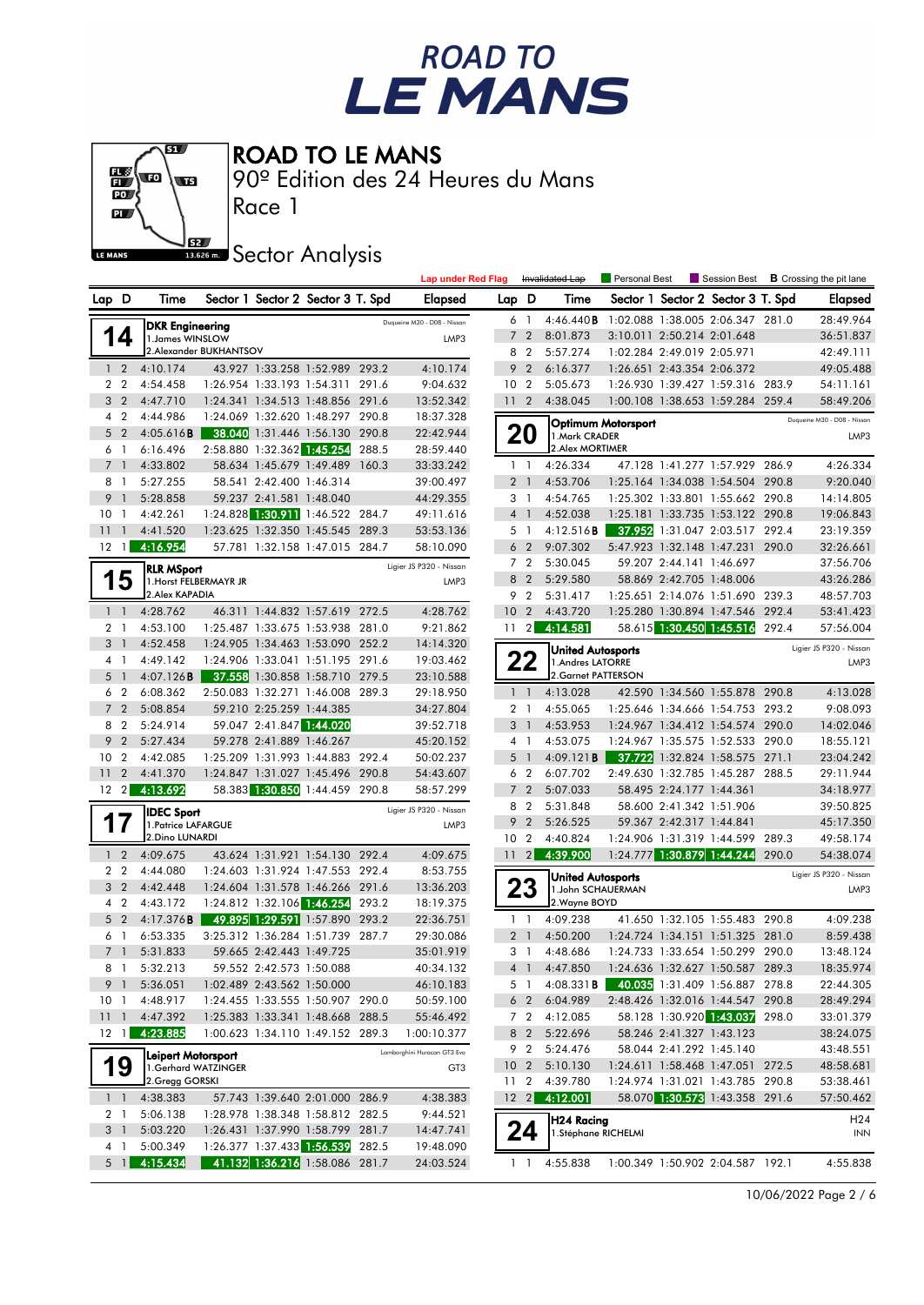



#### ROAD TO LE MANS

90º Edition des 24 Heures du Mans

**J**<br>Issue Sector Analysis

Race 1

|                 |                |                                                         |                                                        |                                                                           |       | <b>Lap under Red Flag</b> |                 |                | Invalidated Lap                | Personal Best                 |                            |                                   |       | Session Best <b>B</b> Crossing the pit lane |
|-----------------|----------------|---------------------------------------------------------|--------------------------------------------------------|---------------------------------------------------------------------------|-------|---------------------------|-----------------|----------------|--------------------------------|-------------------------------|----------------------------|-----------------------------------|-------|---------------------------------------------|
| Lap D           |                | Time                                                    |                                                        | Sector 1 Sector 2 Sector 3 T. Spd                                         |       | <b>Elapsed</b>            | Lap D           |                | Time                           |                               |                            | Sector 1 Sector 2 Sector 3 T. Spd |       | <b>Elapsed</b>                              |
| $\overline{2}$  | $\overline{1}$ | 5:11.910                                                |                                                        | 1:26.102 1:44.894 2:00.914 189.1                                          |       | 10:07.748                 |                 |                |                                |                               |                            |                                   |       | Ligier JS P320 - Nissan                     |
| 3               | $\overline{1}$ | 5:03.882                                                |                                                        | 1:26.028 1:41.238 1:56.616 197.8                                          |       | 15:11.630                 |                 | <b>30</b>      | 1.Klaus ABBELEN                | <b>Frikadelli Racing Team</b> |                            |                                   |       | LMP3                                        |
|                 |                | 4 1 12:04.711 <b>B</b> 1:25.956 1:40.759 8:57.996 201.1 |                                                        |                                                                           |       | 27:16.341                 |                 |                | 2. Felipe LASER                |                               |                            |                                   |       |                                             |
| 5 1             |                | 5:04.190                                                |                                                        | 1:22.419 1:42.792 1:58.979 210.5                                          |       | 32:20.531                 |                 | $1\quad$       | 4:23.733                       |                               |                            | 47.359 1:39.951 1:56.423 279.5    |       | 4:23.733                                    |
| 6               | $\overline{1}$ | 5:47.475                                                | 1:01.602 2:49.824 1:56.049                             |                                                                           |       | 38:08.006                 |                 | 2 <sub>1</sub> | 4:57.297                       |                               |                            | 1:26.663 1:35.437 1:55.197 268.4  |       | 9:21.030                                    |
| 7 1             |                | 5:49.467                                                | 1:02.038 2:49.240 1:58.189                             |                                                                           |       | 43:57.473                 |                 | 3 <sub>1</sub> | 4:55.762                       |                               |                            | 1:24.864 1:34.827 1:56.071        | 273.9 | 14:16.792                                   |
| 8 <sup>1</sup>  |                | 7:54.066 <b>B</b> 1:26.046 2:00.494 4:27.526 199.6      |                                                        |                                                                           |       | 51:51.539                 |                 | 4 1            | 4:51.039                       |                               |                            | 1:24.654 1:34.200 1:52.185 284.7  |       | 19:07.831                                   |
|                 |                |                                                         |                                                        |                                                                           |       | Ligier JS P320 - Nissan   |                 | 5 1            | 4:12.349B                      |                               |                            | 38.197 1:32.722 2:01.430 293.2    |       | 23:20.180                                   |
| 25              |                | COOL Racing<br>1. Michael BENHAM                        |                                                        |                                                                           |       | LMP3                      |                 | 6 <sub>2</sub> | 6:13.943                       |                               |                            | 2:56.302 1:32.526 1:45.115 291.6  |       | 29:34.123                                   |
|                 |                | 2.Duncan TAPPY                                          |                                                        |                                                                           |       |                           |                 | 7 <sub>2</sub> | 5:28.146                       |                               | 59.045 2:42.495 1:46.606   |                                   |       | 35:02.269                                   |
| $1\quad$        |                | 4:15.886                                                |                                                        | 46.884 1:35.389 1:53.613 278.8                                            |       | 4:15.886                  | 8               | $\overline{2}$ | 5:28.633                       |                               | 59.934 2:42.299 1:46.400   |                                   |       | 40:30.902                                   |
| 2 <sub>1</sub>  |                | 4:52.668                                                |                                                        | 1:25.749 1:34.031 1:52.888 281.0                                          |       | 9:08.554                  |                 | 9 2            | 5:40.351                       |                               | 1:12.450 2:42.282 1:45.619 |                                   |       | 46:11.253                                   |
| 3 1             |                | 4:47.704                                                |                                                        | 1:24.874 1:32.157 1:50.673 292.4                                          |       | 13:56.258                 | 10 <sub>2</sub> |                | 4:43.175                       |                               |                            | 1:25.431 1:31.568 1:46.176 288.5  |       | 50:54.428                                   |
| 4 <sup>1</sup>  |                | 4:46.654                                                |                                                        | 1:24.605 1:31.887 1:50.162 288.5                                          |       | 18:42.912                 | 11              | $\overline{2}$ | 4:42.628                       |                               |                            | 1:24.746 1:31.438 1:46.444 290.0  |       | 55:37.056                                   |
| 5 1             |                | 4:05.939B                                               |                                                        | 37.995 1:30.908 1:57.036 290.0                                            |       | 22:48.851                 |                 | $12 \quad 2$   | 4:14.615                       |                               |                            | 58.872 1:30.934 1:44.809 289.3    |       | 59:51.671                                   |
| 6 <sub>2</sub>  |                | 6:05.374                                                |                                                        | 2:48.498 1:31.209 1:45.667 291.6                                          |       | 28:54.225                 |                 |                | <b>AF Corse</b>                |                               |                            |                                   |       | Ligier JS P320 - Nissan                     |
| 7 <sub>2</sub>  |                | 4:25.354                                                |                                                        | 1:00.263 1:38.752 1:46.339 264.5                                          |       | 33:19.579                 |                 | 31             | 1.Mark KVAMME                  |                               |                            |                                   |       | LMP3                                        |
| 8 <sub>2</sub>  |                | 5:25.824                                                | 58.814 2:41.200 1:45.810                               |                                                                           |       | 38:45.403                 |                 |                | 2.Trenton ESTEP                |                               |                            |                                   |       |                                             |
| 9 <sub>2</sub>  |                | 5:26.342                                                | 58.816 2:41.216 1:46.310                               |                                                                           |       | 44:11.745                 |                 | $1\quad 2$     | 4:15.157                       |                               |                            | 45.741 1:35.953 1:53.463 290.0    |       | 4:15.157                                    |
| 10 <sub>2</sub> |                | 4:54.177                                                |                                                        | 1:25.157 1:41.892 1:47.128 290.8                                          |       | 49:05.922                 |                 | 2 <sub>2</sub> | 4:51.035                       |                               |                            | 1:25.996 1:33.259 1:51.780 289.3  |       | 9:06.192                                    |
| 11              | $\overline{2}$ | 4:42.395                                                |                                                        | 1:27.049 1:30.661 1:44.685 292.4                                          |       | 53:48.317                 | 3               | $\overline{2}$ | 4:46.758                       |                               |                            | 1:25.361 1:32.563 1:48.834        | 286.9 | 13:52.950                                   |
| $12 \quad 2$    |                | 4:12.493                                                |                                                        | 58.271 1:30.079 1:44.143 291.6                                            |       | 58:00.810                 |                 | 4 <sub>2</sub> | 4:44.735                       |                               |                            | 1:25.359 1:31.921 1:47.455        | 285.4 | 18:37.685                                   |
|                 |                | <b>MV2S Forestier Racing</b>                            |                                                        |                                                                           |       | Ligier JS P320 - Nissan   |                 | 5 <sub>2</sub> | 3:55.303                       |                               |                            | 37.184 1:30.274 1:47.845 292.4    |       | 22:32.988                                   |
| 28              |                | 1. Nick ADCOCK                                          |                                                        |                                                                           |       | LMP3                      |                 | 6 <sub>2</sub> | 4:24.858B                      |                               |                            | 59.208 1:33.130 1:52.520 285.4    |       | 26:57.846                                   |
|                 |                | 2.Emilien CARDE                                         |                                                        |                                                                           |       |                           |                 | 7 1            | 6:37.177                       |                               |                            | 2:55.559 1:47.696 1:53.922 203.0  |       | 33:35.023                                   |
| $1\quad$        |                | 4:18.018                                                |                                                        | 45.536 1:38.181 1:54.301 284.7                                            |       | 4:18.018                  | 8               | $\overline{1}$ | 5:37.133                       |                               | 1:00.060 2:44.891 1:52.182 |                                   |       | 39:12.156                                   |
| 2 <sub>1</sub>  |                | 4:55.525                                                |                                                        | 1:26.800 1:36.803 1:51.922 290.0                                          |       | 9:13.543                  |                 | 9 1            | 5:41.998                       |                               | 1:00.009 2:45.106 1:56.883 |                                   |       | 44:54.154                                   |
| 3 1             |                | 4:51.213                                                |                                                        | 1:24.867 1:33.930 1:52.416 290.8                                          |       | 14:04.756                 | $10-1$          |                | 4:56.484                       |                               |                            | 1:25.509 1:36.022 1:54.953 278.8  |       | 49:50.638                                   |
| 4 <sup>1</sup>  |                | 4:51.617                                                |                                                        | 1:24.949 1:34.148 1:52.520 292.4                                          |       | 18:56.373                 | 111             |                | 4:54.033                       |                               |                            | 1:25.116 1:35.902 1:53.015 278.1  |       | 54:44.671                                   |
| 5 <sub>1</sub>  |                | 4:10.229B                                               |                                                        | 37.947 1:32.588 1:59.694 288.5                                            |       | 23:06.602                 | $12-1$          |                | 4:30.449                       |                               |                            | 1:00.022 1:37.017 1:53.410 278.1  |       | 59:15.120                                   |
| 6 <sub>2</sub>  |                | 6:48.350                                                |                                                        | 3:26.558 1:33.229 1:48.563 290.0                                          |       | 29:54.952                 |                 |                | <b>United Autosports</b>       |                               |                            |                                   |       | Ligier JS P320 - Nissan                     |
| 7 <sub>2</sub>  |                | 5:30.362                                                | 1:00.021 2:42.345 1:47.996                             |                                                                           |       | 35:25.314                 |                 | 32             | 1. Daniel SCHNEIDER            |                               |                            |                                   |       | LMP3                                        |
| 8 2             |                | 5:26.320                                                | 58.912 2:41.596 1:45.812                               |                                                                           |       | 40:51.634                 |                 |                | 2.Andrew MEYRICK               |                               |                            |                                   |       |                                             |
| 9 <sub>2</sub>  |                | 5:29.128                                                | 59.186 2:42.051 1:47.891                               |                                                                           |       | 46:20.762                 |                 | $1\quad1$      | 4:19.115                       |                               |                            | 46.610 1:38.606 1:53.899 294.0    |       | 4:19.115                                    |
| 10 <sup>°</sup> | $\overline{2}$ | 4:45.174                                                |                                                        | 1:24.529 1:32.371 1:48.274 290.8                                          |       | 51:05.936                 |                 | 2 <sub>1</sub> | 4:52.246                       |                               |                            | 1:27.760 1:34.162 1:50.324 288.5  |       | 9:11.361                                    |
| 11              | $\overline{2}$ | 4:40.739                                                |                                                        | 1:20.215 1:32.834 1:47.690 292.4                                          |       | 55:46.675                 |                 | 3 1            | 4:52.184                       |                               |                            | 1:25.905 1:32.499 1:53.780 292.4  |       | 14:03.545                                   |
| $12 \quad 2$    |                | 4:16.988                                                |                                                        | 59.271 1:32.269 1:45.448 290.0                                            |       | 1:00:03.663               |                 | 4 <sup>1</sup> | 4:52.132                       |                               |                            | 1:25.543 1:34.113 1:52.476 289.3  |       | 18:55.677                                   |
|                 |                | <b>MV2S Forestier Racing</b>                            |                                                        |                                                                           |       | Ligier JS P320 - Nissan   |                 | 5 1            | 4:06.728B                      |                               |                            | 37.546 1:30.238 1:58.944 292.4    |       | 23:02.405                                   |
| 29              |                | 1. Louis ROUSSET                                        |                                                        |                                                                           |       | LMP3                      |                 | 6 <sub>2</sub> | 6:08.720                       |                               | 2:50.332 1:33.411 1:44.977 |                                   |       | 29:11.125                                   |
|                 |                | 2. Jérome DE SADELEER                                   |                                                        |                                                                           |       |                           |                 | 7 <sub>2</sub> | 5:06.397                       |                               | 58.608 2:22.498 1:45.291   |                                   |       | 34:17.522                                   |
| $\mathbf{1}$    | $\overline{2}$ | 4:17.339                                                |                                                        | 48.657 1:34.651 1:54.031                                                  | 291.6 | 4:17.339                  |                 | 8 <sub>2</sub> | 5:25.365                       |                               | 58.525 2:42.039 1:44.801   |                                   |       | 39:42.887                                   |
|                 |                | 2 2 4:52.129                                            |                                                        | 1:26.719 1:32.922 1:52.488 290.0                                          |       | 9:09.468                  |                 |                | 9 2 5:26.350<br>10 2 4:41.867  |                               | 58.434 2:41.965 1:45.951   |                                   |       | 45:09.237                                   |
|                 | 3 2            | 4:49.263                                                |                                                        | 1:25.314 1:33.522 1:50.427 293.2                                          |       | 13:58.731                 |                 |                |                                |                               |                            | 1:25.369 1:30.943 1:45.555 292.4  |       | 49:51.104                                   |
| 5 2             | $4\quad2$      | 4:45.331<br>4:01.173 <b>B</b>                           |                                                        | 1:24.902 1:32.464 1:47.965 292.4<br><b>37.099 1:29.316 1:54.758 290.0</b> |       | 18:44.062                 |                 |                | 11 2 4:41.586<br>12 2 4:17.036 |                               |                            | 1:25.394 1:30.912 1:45.280 293.2  |       | 54:32.690                                   |
|                 |                | 6:12.802                                                |                                                        | 2:54.496 1:31.364 1:46.942 292.4                                          |       | 22:45.235                 |                 |                |                                |                               |                            | 58.211 1:30.656 1:48.169 292.4    |       | 58:49.726                                   |
|                 | 6 1            |                                                         |                                                        |                                                                           |       | 28:58.037                 |                 |                | Team Virage                    |                               |                            |                                   |       | Ligier JS P320 - Nissan                     |
| 8 1             | 7 1            | 4:37.290<br>5:28.012                                    | 59.215 1:49.654 1:48.421<br>1:00.107 2:42.027 1:45.878 |                                                                           |       | 33:35.327<br>39:03.339    |                 | 33             | 1.Rob HODES<br>2.lan RODRIGUEZ |                               |                            |                                   |       | LMP3                                        |
|                 | 9 1            | 5:29.283                                                | 58.982 2:40.973 1:49.328                               |                                                                           |       | 44:32.622                 |                 | $1\quad1$      | 4:14.607                       |                               |                            | 43.355 1:34.259 1:56.993 288.5    |       | 4:14.607                                    |
|                 |                | 10 1 4:40.523                                           |                                                        | 1:23.232 1:31.175 1:46.116 290.8                                          |       | 49:13.145                 |                 |                | 2 1 4:54.174                   |                               |                            | 1:25.494 1:35.014 1:53.666 293.2  |       | 9:08.781                                    |
| $11-1$          |                | 4:41.400                                                |                                                        | 1:24.721 1:31.219 1:45.460 291.6                                          |       | 53:54.545                 |                 | $3 \quad 1$    | 4:51.442                       |                               |                            | 1:25.593 1:33.381 1:52.468 291.6  |       | 14:00.223                                   |
|                 |                | 12 1 4:14.971                                           |                                                        | 58.282 1:30.706 1:45.983 291.6                                            |       | 58:09.516                 |                 | $4 \quad 1$    | 4:52.634                       |                               |                            | 1:25.749 1:36.383 1:50.502 281.0  |       | 18:52.857                                   |
|                 |                |                                                         |                                                        |                                                                           |       |                           |                 | 5 1            | 4:07.982B                      |                               |                            | 37.985 1:31.019 1:58.978 294.0    |       | 23:00.839                                   |

10/06/2022 Page 3 / 6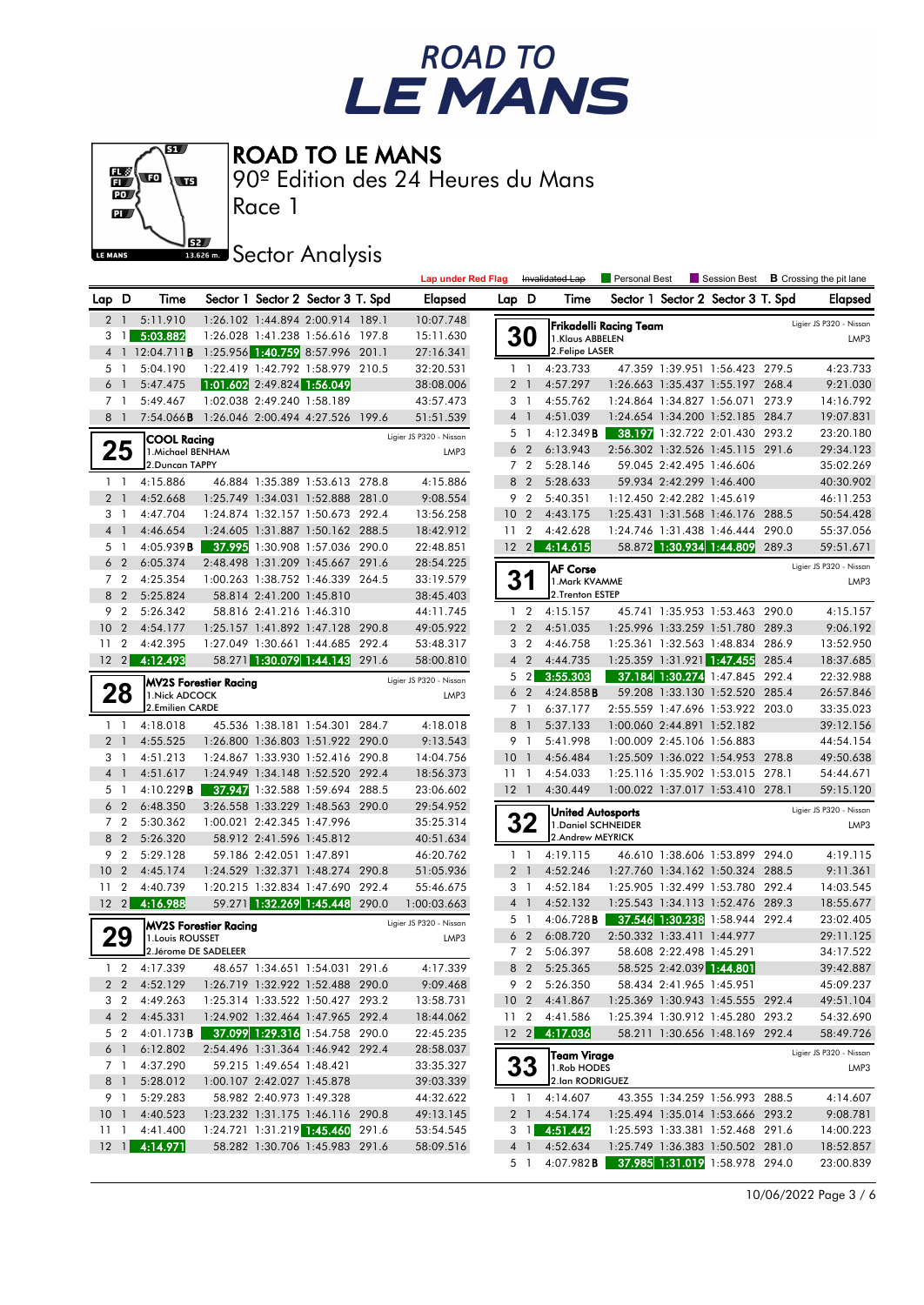# ROAD TO<br>LE MANS



ROAD TO LE MANS

90º Edition des 24 Heures du Mans

**J**<br>Issue Sector Analysis

Race 1

|                 |                |                                                  |                            |                                                                      |       | <b>Lap under Red Flag</b>       |                 |                       | Invalidated Lap                          | Personal Best |                                                                      | Session Best $\,$ <b>B</b> Crossing the pit lane |
|-----------------|----------------|--------------------------------------------------|----------------------------|----------------------------------------------------------------------|-------|---------------------------------|-----------------|-----------------------|------------------------------------------|---------------|----------------------------------------------------------------------|--------------------------------------------------|
| Lap D           |                | Time                                             |                            | Sector 1 Sector 2 Sector 3 T. Spd                                    |       | <b>Elapsed</b>                  | Lap D           |                       | Time                                     |               | Sector 1 Sector 2 Sector 3 T. Spd                                    | Elapsed                                          |
| 6               | $\overline{2}$ | 6:10.739                                         |                            | 2:52.649 1:32.919 1:45.171 293.2                                     |       | 29:11.578                       |                 | 3 <sub>1</sub>        | 4:47.314                                 |               | 1:25.138 1:33.046 1:49.130 292.4                                     | 13:43.143                                        |
|                 | 7 <sub>2</sub> | 5:06.814                                         | 58.574 2:24.016 1:44.224   |                                                                      |       | 34:18.392                       |                 | 4 <sup>1</sup>        | 4:47.561                                 |               | 1:24.939 1:33.234 1:49.388 290.8                                     | 18:30.704                                        |
|                 | 8 2            | 5:27.504                                         | 58.165 2:41.772 1:47.567   |                                                                      |       | 39:45.896                       |                 | 5 1                   | 4:08.909B                                |               | 42.828 1:30.446 1:55.635 292.4                                       | 22:39.613                                        |
|                 |                | Team WRT                                         |                            |                                                                      |       | Audi R8 LMS GT3 EVO II          |                 | 6 <sub>2</sub>        | 6:05.554                                 |               | 2:49.101 1:32.254 1:44.199 292.4                                     | 28:45.167                                        |
|                 | 34             | 1. Maxime ROBIN                                  |                            |                                                                      |       | GT <sub>3</sub>                 |                 | 7 <sub>2</sub>        | 4:12.499                                 |               | 58.320 1:30.647 1:43.532 293.2                                       | 32:57.666                                        |
|                 |                | 2.Arnold ROBIN                                   |                            |                                                                      |       |                                 |                 | 8 2                   | 5:22.911                                 |               | 58.120 2:40.969 1:43.822                                             | 38:20.577                                        |
|                 | $1\quad1$      | 4:26.512                                         |                            | 50.514 1:38.399 1:57.599 283.2                                       |       | 4:26.512                        |                 | 9 2                   | 5:24.326                                 |               | 58.381 2:41.261 1:44.684                                             | 43:44.903                                        |
|                 | 2 <sub>1</sub> | 4:55.585                                         |                            | 1:25.968 1:35.800 1:53.817 278.1                                     |       | 9:22.097                        | 10 <sub>2</sub> |                       | 5:10.720                                 |               | 1:24.573 2:00.374 1:45.773 269.1                                     | 48:55.623                                        |
|                 | 3 1            | 4:52.957                                         |                            | 1:25.452 1:34.160 1:53.345 284.7                                     |       | 14:15.054                       | 11 <sub>2</sub> |                       | 4:39.710                                 |               | 1:24.589 1:30.983 1:44.138 293.2                                     | 53:35.333                                        |
|                 | 4 1            | 4:55.382B                                        |                            | 1:25.506 1:33.894 1:55.982 285.4                                     |       | 19:10.436                       |                 |                       | 12 2 4:12.071                            |               | 58.192 1:30.266 1:43.613 292.4                                       | 57:47.404                                        |
|                 | 51             | 4:31.061 <b>B</b>                                |                            | 59.554 1:31.093 2:00.414 290.0                                       |       | 23:41.497                       |                 |                       | <b>GMB Motorsport</b>                    |               |                                                                      | Honda NSX GT3                                    |
|                 | 6 <sub>2</sub> | 6:13.000                                         |                            | 2:47.361 1:34.711 1:50.928 284.7                                     |       | 29:54.497                       | 44              |                       | 1. Gustav BIRCH                          |               |                                                                      | GT <sub>3</sub>                                  |
|                 | 7 <sub>2</sub> | 5:33.749                                         | 59.963 2:43.792 1:49.994   |                                                                      |       | 35:28.246                       |                 |                       | 2. Jens MØLLER                           |               |                                                                      |                                                  |
|                 | 8 2            | 5:33.780                                         | 59.244 2:44.939 1:49.597   |                                                                      |       | 41:02.026                       |                 | $1\quad$              | 4:32.718                                 |               | 55.038 1:39.235 1:58.445 289.3                                       | 4:32.718                                         |
|                 | 9 2            | 5:34.455                                         | 59.168 2:44.054 1:51.233   |                                                                      |       | 46:36.481                       |                 | 2 <sub>1</sub>        | 5:02.638                                 |               | 1:29.404 1:36.365 1:56.869 283.2                                     | 9:35.356                                         |
| 10              | $\overline{2}$ | 4:49.290                                         |                            | 1:24.865 1:33.945 1:50.480 286.9                                     |       | 51:25.771                       |                 | 3 1                   | 4:55.713                                 |               | 1:25.335 1:36.157 1:54.221 285.4                                     | 14:31.069                                        |
| 11              | $\overline{2}$ | 4:32.282                                         | 1:09.209 1:33.623 1:49.450 |                                                                      | 281.7 | 55:58.053                       |                 | 4 <sup>1</sup>        | 4:53.037                                 |               | 1:24.766 1:35.443 1:52.828 283.2                                     | 19:24.106                                        |
| $12 \quad 2$    |                | 4:25.235                                         |                            | 59.292 1:34.258 1:51.685 282.5                                       |       | 1:00:23.288                     |                 | 5 1<br>6 <sub>2</sub> | 4:12.182B<br>6:13.930                    |               | 39.108 1:34.199 1:58.875 285.4<br>2:45.325 1:36.058 1:52.547 279.5   | 23:36.288<br>29:50.218                           |
|                 |                | <b>CD Sport</b>                                  |                            |                                                                      |       | Ligier JS P320 - Nissan         |                 | 7 <sub>2</sub>        | 5:35.694                                 |               | 58.965 2:44.489 1:52.240                                             | 35:25.912                                        |
|                 | 37             | 1. Fabien MICHAL<br>2. Grégory GUILVERT          |                            |                                                                      |       | LMP3                            |                 | 8 2                   | 5:34.938                                 |               | 59.724 2:44.069 1:51.145                                             | 41:00.850                                        |
|                 | $1\quad 2$     | 4:18.171                                         |                            | 47.637 1:36.529 1:54.005 292.4                                       |       | 4:18.171                        |                 | 9 2                   | 5:34.466                                 |               | 59.052 2:44.255 1:51.159                                             | 46:35.316                                        |
|                 | 2 <sub>2</sub> | 4:52.342                                         |                            | 1:27.254 1:34.771 1:50.317 293.2                                     |       | 9:10.513                        | 10 <sub>2</sub> |                       | 4:51.559                                 |               | 1:24.519 1:36.280 1:50.760 280.3                                     | 51:26.875                                        |
|                 | 3 <sub>2</sub> | 4:52.538                                         |                            | 1:25.483 1:33.179 1:53.876 291.6                                     |       | 14:03.051                       | 11 <sub>2</sub> |                       | 4:33.360                                 |               | 1:07.400 1:35.685 1:50.275 277.4                                     | 56:00.235                                        |
|                 | 4 <sub>2</sub> | 4:50.089                                         |                            | 1:25.647 1:34.100 1:50.342 290.8                                     |       | 18:53.140                       | $12 \quad 2$    |                       | 4:25.367                                 |               | 58.695 1:34.720 1:51.952 281.0                                       | 1:00:25.602                                      |
|                 | 5 2            | 4:08.850B                                        |                            | 38.303 1:30.808 1:59.739 291.6                                       |       | 23:01.990                       |                 |                       |                                          |               |                                                                      |                                                  |
|                 | 6 1            | 6:17.674                                         |                            | 2:50.097 1:38.199 1:49.378 291.6                                     |       | 29:19.664                       |                 | 46                    | <b>Ebimotors</b><br>1. Emanuele BUSNELLI |               |                                                                      | Porsche 911 GT3 R<br>GT <sub>3</sub>             |
|                 | 7 1            | 5:13.534                                         | 59.558 2:26.260 1:47.716   |                                                                      |       | 34:33.198                       |                 |                       | 2. Fabio BABINI                          |               |                                                                      |                                                  |
| 8               | $\overline{1}$ | 5:30.947                                         | 58.518 2:43.853 1:48.576   |                                                                      |       | 40:04.145                       |                 | $1\quad$              | 4:32.329                                 |               | 54.093 1:39.578 1:58.658 287.7                                       | 4:32.329                                         |
|                 | 9 1            | 5:31.352                                         | 59.190 2:43.109 1:49.053   |                                                                      |       | 45:35.497                       |                 | 2 <sub>1</sub>        | 5:02.668                                 |               | 1:29.104 1:36.652 1:56.912 288.5                                     | 9:34.997                                         |
| 10              | $\mathbf{1}$   | 4:45.542                                         |                            | 1:25.243 1:32.565 1:47.734 291.6                                     |       | 50:21.039                       |                 | 3 1                   | 4:54.492                                 |               | 1:25.301 1:35.477 1:53.714 284.7                                     | 14:29.489                                        |
| 11              | $\overline{1}$ | 4:44.484                                         |                            | 1:25.164 1:32.952 1:46.368                                           | 289.3 | 55:05.523                       |                 | 4 <sup>1</sup>        | 4:54.368                                 |               | 1:26.070 1:34.649 1:53.649 283.2                                     | 19:23.857                                        |
| $12 \quad 1$    |                | 4:19.548                                         |                            | 58.817 1:33.828 1:46.903 292.4                                       |       | 59:25.071                       |                 | 5 1                   | 4:14.408B                                |               | 39.091 1:34.043 2:01.274 283.2                                       | 23:38.265                                        |
|                 |                | <b>GRAFF Racing</b>                              |                            |                                                                      |       | Ligier JS P320 - Nissan         |                 | 6 <sub>2</sub>        | 6:19.696                                 |               | 2:53.741 1:35.494 1:50.461 283.2                                     | 29:57.961                                        |
|                 | 40             | 1. Luis SANJUAN                                  |                            |                                                                      |       | LMP3                            |                 | 7 <sub>2</sub>        | 5:31.843                                 |               | 59.170 2:43.013 1:49.660                                             | 35:29.804                                        |
|                 |                | 2. Théo VAUCHER                                  |                            |                                                                      |       |                                 |                 | 8 2                   | 5:32.823                                 |               | 58.929 2:44.051 1:49.843                                             | 41:02.627                                        |
|                 | $1\quad$       | 4:19.971                                         |                            | 48.960 1:36.571 1:54.440 283.2                                       |       | 4:19.971                        |                 | 9 2                   | 5:33.293                                 |               | 59.220 2:43.380 1:50.693                                             | 46:35.920                                        |
|                 | 2 <sub>1</sub> | 4:54.225                                         |                            | 1:27.587 1:35.155 1:51.483 292.4                                     |       | 9:14.196                        | 10 <sub>2</sub> |                       | 4:49.276                                 |               | 1:24.334 1:34.545 1:50.397 280.3                                     | 51:25.196                                        |
|                 | 3 1            | 4:49.778                                         |                            | 1:25.052 1:33.494 1:51.232 291.6                                     |       | 14:03.974                       | 11              | $\overline{2}$        | 4:33.318                                 |               | 1:10.156 1:34.068 1:49.094 286.2                                     | 55:58.514                                        |
|                 | 4 <sup>1</sup> | 4:52.110                                         |                            | 1:25.516 1:34.163 1:52.431 291.6                                     |       | 18:56.084                       |                 |                       | 12 2 4:24.171                            |               | 59.153 1:34.203 1:50.815 283.2                                       | 1:00:22.685                                      |
|                 | 5 1            | 4:07.159 <b>B</b> 37.623 1:31.693 1:57.843 265.8 |                            |                                                                      |       | 23:03.243                       |                 |                       | <b>RLR MSport</b>                        |               |                                                                      | Ligier JS P320 - Nissan                          |
|                 |                | 6 2 6:27.393                                     |                            | 3:05.883 1:34.593 1:46.917 288.5                                     |       | 29:30.636                       |                 | 53                    | 1. Nicolas PINO<br>2. Martin RICH        |               |                                                                      | LMP3                                             |
|                 | 7 2            | 5:30.379                                         | 59.996 2:43.076 1:47.307   |                                                                      |       | 35:01.015                       |                 |                       |                                          |               |                                                                      |                                                  |
|                 | 8 2            | 5:29.196                                         | 59.036 2:42.682 1:47.478   |                                                                      |       | 40:30.211                       |                 | $1\quad 2$            | 4:16.398                                 |               | 46.115 1:36.501 1:53.782 283.2                                       | 4:16.398                                         |
|                 | 9 2            | 5:31.573                                         | 59.185 2:42.723 1:49.665   |                                                                      |       | 46:01.784                       |                 | 2 <sub>2</sub>        | 4:53.743                                 |               | 1:27.220 1:34.180 1:52.343 283.9                                     | 9:10.141                                         |
| 11 <sub>2</sub> |                | 10 2 4:46.782<br>4:45.377                        |                            | 1:25.105 1:33.485 1:48.192 290.8<br>1:24.800 1:32.949 1:47.628 290.0 |       | 50:48.566                       |                 | 3 2<br>4 2            | 4:52.344<br>4:46.572                     |               | 1:25.071 1:33.512 1:53.761 282.5<br>1:24.946 1:33.011 1:48.615 288.5 | 14:02.485                                        |
| $12 \quad 2$    |                | 4:18.255                                         |                            | 58.955 1:32.441 1:46.859 288.5                                       |       | 55:33.943<br>59:52.198          |                 | 5 2                   | 4:02.323B                                |               | <b>36.926</b> 1:30.596 1:54.801 290.8                                | 18:49.057<br>22:51.380                           |
|                 |                |                                                  |                            |                                                                      |       |                                 |                 | 6 1                   | 6:23.448                                 |               | 2:54.529 1:42.574 1:46.345 291.6                                     | 29:14.828                                        |
|                 | 43             | Racing Spirit of Leman<br>1. Jacques WOLFF       |                            |                                                                      |       | Ligier JS P320 - Nissan<br>LMP3 |                 | 7 1                   | 5:08.261                                 |               | 59.723 2:22.806 1:45.732                                             | 34:23.089                                        |
|                 |                | 2. Josh SKELTON                                  |                            |                                                                      |       |                                 |                 | 8 1                   | 5:27.995                                 |               | 59.920 2:42.483 1:45.592                                             | 39:51.084                                        |
|                 | $1\quad$       | 4:07.606                                         |                            | 41.284 1:32.077 1:54.245 291.6                                       |       | 4:07.606                        |                 | 91                    | 5:27.927                                 |               | 58.839 2:42.963 1:46.125                                             | 45:19.011                                        |
|                 | 2 1            | 4:48.223                                         |                            | 1:24.517 1:33.198 1:50.508 292.4                                     |       | 8:55.829                        | 10 <sub>1</sub> |                       | 4:42.500                                 |               | 1:25.419 1:32.172 1:44.909 292.4                                     | 50:01.511                                        |
|                 |                |                                                  |                            |                                                                      |       |                                 |                 |                       |                                          |               |                                                                      |                                                  |

10/06/2022 Page 4 / 6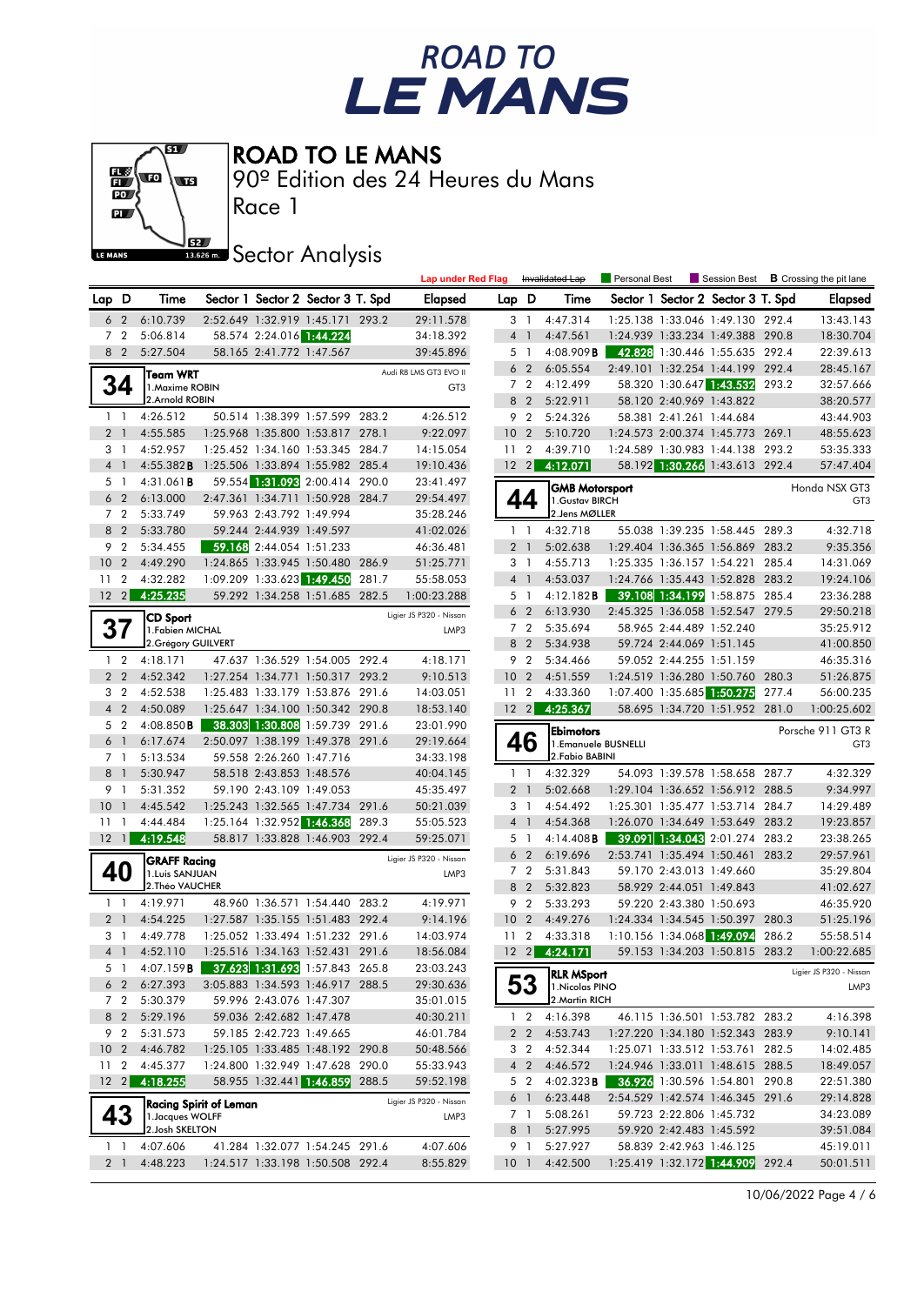



ROAD TO LE MANS

90º Edition des 24 Heures du Mans

**J**<br>Issue Sector Analysis

Race 1

|       |                               |                              |                                             |                                                              |       | <b>Lap under Red Flag</b>            |                 |                                  | Invalidated Lap                                    | Personal Best       | Session Best                                                       |       | <b>B</b> Crossing the pit lane |
|-------|-------------------------------|------------------------------|---------------------------------------------|--------------------------------------------------------------|-------|--------------------------------------|-----------------|----------------------------------|----------------------------------------------------|---------------------|--------------------------------------------------------------------|-------|--------------------------------|
| Lap D |                               |                              | Time                                        | Sector 1 Sector 2 Sector 3 T. Spd                            |       | <b>Elapsed</b>                       | Lap D           |                                  | Time                                               |                     | Sector 1 Sector 2 Sector 3 T. Spd                                  |       | <b>Elapsed</b>                 |
| 11    |                               | $\overline{1}$               | 4:41.214                                    | 1:25.361 1:30.467 1:45.386 292.4                             |       | 54:42.725                            | 7               | $\overline{2}$                   | 4:22.605B                                          |                     | 58.909 1:31.370 1:52.326 291.6                                     |       | 31:11.627                      |
|       | 12                            | $\overline{1}$               | 4:14.295                                    | 58.399 1:30.266 1:45.630 291.6                               |       | 58:57.020                            |                 | 8 1                              | 7:33.670                                           |                     | 2:53.639 2:46.125 1:53.906                                         |       | 38:45.297                      |
|       |                               |                              | <b>Inter Europol Competition</b>            |                                                              |       | Ligier JS P320 - Nissan              | 9               | $\overline{1}$                   | 5:43.739                                           |                     | 1:01.209 2:44.660 1:57.870                                         |       | 44:29.036                      |
|       | 54                            |                              | 1.Don YOUNT                                 |                                                              |       | LMP3                                 | 10 <sub>1</sub> |                                  | 4:57.083                                           |                     | 1:26.093 1:35.429 1:55.561 290.0                                   |       | 49:26.119                      |
|       |                               |                              | 2. Noam ABRAMCZYK                           |                                                              |       |                                      | 11 <sub>1</sub> |                                  | 4:54.027                                           |                     | 1:25.104 1:35.657 1:53.266 289.3                                   |       | 54:20.146                      |
|       | $1\quad 2$                    |                              | 4:16.283                                    | 46.498 1:36.466 1:53.319 289.3                               |       | 4:16.283                             | $12-1$          |                                  | 4:29.780                                           |                     | 1:00.800 1:34.968 1:54.012 288.5                                   |       | 58:49.926                      |
|       | 2 <sub>2</sub>                |                              | 5:06.906                                    | 1:27.032 1:32.901 2:06.973 290.0                             |       | 9:23.189                             |                 |                                  | <b>AF Corse</b>                                    |                     |                                                                    |       | Ferrari 488 GT3                |
|       | 3 <sub>2</sub>                |                              | 5:05.468                                    | 1:26.652 1:43.731 1:55.085 276.0                             |       | 14:28.657                            |                 | 61                               | 1.Gino FORGIONE                                    | 2.Andrea MONTERMINI |                                                                    |       | GT <sub>3</sub>                |
|       | $\overline{4}$                | $\left  \frac{2}{2} \right $ | 4:57.219                                    | 1:26.451 1:31.850 1:58.918 291.6                             |       | 19:25.876                            |                 |                                  |                                                    |                     |                                                                    |       | 4:31.493                       |
|       | 5 2                           |                              | 4:19.971B<br>6 1 15:49.071                  | 37.771 1:43.139 1:59.061 275.3<br>$\ldots$ 2:46.340 1:53.446 |       | 23:45.847<br>39:34.918               |                 | $1\quad$<br>2 <sub>1</sub>       | 4:31.493<br>5:03.110                               |                     | 53.325 1:39.752 1:58.416 281.0<br>1:29.056 1:37.127 1:56.927 283.2 |       | 9:34.603                       |
|       | 7 1                           |                              | 6:25.175                                    | 1:18.497 2:47.188 2:19.490                                   |       | 46:00.093                            |                 | 3 <sup>1</sup>                   | 4:58.208                                           |                     | 1:24.936 1:37.943 1:55.329 285.4                                   |       | 14:32.811                      |
|       | 8 <sup>1</sup>                |                              | 4:58.368                                    | 1:26.071 1:36.555 1:55.742 283.2                             |       | 50:58.461                            |                 | 4 <sup>1</sup>                   | 4:54.312                                           | 1:24.585            |                                                                    | 287.7 | 19:27.123                      |
|       | 9 1                           |                              | 5:26.373B 1:25.287 1:54.363 2:06.723 287.7  |                                                              |       | 56:24.834                            |                 | 5 <sub>1</sub>                   | 4:17.566B                                          |                     | 39.271 1:34.260 2:04.035 287.7                                     |       | 23:44.689                      |
|       |                               |                              |                                             |                                                              |       |                                      |                 | 6 2                              | 6:19.468                                           |                     | 2:50.598 1:38.524 1:50.346 281.7                                   |       | 30:04.157                      |
|       | 55                            |                              | <b>GMB Motorsport</b><br>1.Kasper H. JENSEN |                                                              |       | Honda NSX GT3<br>GT <sub>3</sub>     |                 | 7 <sup>2</sup>                   | 5:28.752                                           |                     | 1:00.323 2:38.737 1:49.692                                         |       | 35:32.909                      |
|       |                               |                              | 2.Kristian POULSEN                          |                                                              |       |                                      |                 | 8 2                              | 5:31.229                                           |                     | 59.608 2:41.652 1:49.969                                           |       | 41:04.138                      |
|       | 1 <sub>2</sub>                |                              | 4:30.000                                    | 52.083 1:39.727 1:58.190 290.0                               |       | 4:30.000                             | 9               | $\overline{2}$                   | 5:32.897                                           |                     | 59.179 2:43.141 1:50.577                                           |       | 46:37.035                      |
|       | 2 <sub>2</sub>                |                              | 4:58.624                                    | 1:28.550 1:36.815 1:53.259 279.5                             |       | 9:28.624                             | 10 <sub>2</sub> |                                  | 4:53.907                                           |                     | 1:29.424 1:33.440 1:51.043 283.9                                   |       | 51:30.942                      |
|       | 3 <sub>2</sub>                |                              | 4:56.072                                    | 1:25.359 1:36.950 1:53.763 279.5                             |       | 14:24.696                            | 11              | $\overline{2}$                   | 4:29.831                                           |                     | 1:05.693 1:33.925 1:50.213 280.3                                   |       | 56:00.773                      |
|       | 4 <sup>2</sup>                |                              | 4:52.665                                    | 1:24.956 1:35.500 1:52.209 280.3                             |       | 19:17.361                            | $12 \quad 2$    |                                  | 4:23.447                                           |                     | 58.877 1:34.535 1:50.035 288.5                                     |       | 1:00:24.220                    |
|       | 5 <sub>2</sub>                |                              | 4:12.654B                                   | 38.178 1:34.433 2:00.043 281.7                               |       | 23:30.015                            |                 |                                  | Rinaldi Racing                                     |                     |                                                                    |       | Duqueine M30 - D08 - Nissan    |
|       | 6 1                           |                              | 6:26.947                                    | 3:00.614 1:35.629 1:50.704 283.9                             |       | 29:56.962                            |                 | 66                               | 1. Steve PARROW                                    |                     |                                                                    |       | LMP3                           |
|       | $\overline{7}$                | $\overline{1}$               | 5:33.508                                    | 58.994 2:43.804 1:50.710                                     |       | 35:30.470                            |                 |                                  | 2. Daniel KEILWITZ                                 |                     |                                                                    |       |                                |
|       | 8                             | $\overline{1}$               | 5:33.122                                    | 59.019 2:43.882 1:50.221                                     |       | 41:03.592                            |                 | $1\quad 2$                       | 4:20.735                                           |                     | 52.335 1:35.501 1:52.899 292.4                                     |       | 4:20.735                       |
|       | 9                             | $\overline{1}$               | 5:33.497                                    | 58.895 2:43.542 1:51.060                                     |       | 46:37.089                            |                 | 2 <sub>2</sub>                   | 4:51.428                                           |                     | 1:28.037 1:33.107 1:50.284 292.4                                   |       | 9:12.163                       |
|       | 10 <sub>1</sub>               |                              | 4:50.128                                    | 1:24.730 1:34.587 1:50.811 284.7                             |       | 51:27.217                            |                 | 3 <sub>2</sub>                   | 4:50.571                                           |                     | 1:25.554 1:32.687 1:52.330 286.9                                   |       | 14:02.734                      |
|       | 111                           |                              | 4:33.982<br>4:22.653                        | 1:08.654 1:34.915 1:50.413 283.9<br>58.771 1:34.233 1:49.649 |       | 56:01.199                            | 4               | $\overline{2}$<br>$\overline{2}$ | 4:46.589<br>3:52.339                               |                     | 1:25.259 1:33.902 1:47.428 292.4<br>36.995 1:29.724 1:45.620 301.3 |       | 18:49.323                      |
|       | 12 <sub>1</sub>               |                              |                                             |                                                              | 286.2 | 1:00:23.852                          | 5               | 6 <sub>2</sub>                   | 4:16.291                                           |                     | 59.704 1:32.075 1:44.512 290.0                                     |       | 22:41.662<br>26:57.953         |
|       | 56                            |                              | <b>Ebimotors</b>                            |                                                              |       | Porsche 911 GT3 R<br>GT <sub>3</sub> |                 | 7 <sub>2</sub>                   | 4:22.767B                                          |                     | 58.993 1:31.766 1:52.008 290.0                                     |       | 31:20.720                      |
|       |                               |                              | 1. Paolo VENEROSI<br>2. Max BUSNELLI        |                                                              |       |                                      |                 | 8 1                              | 7:35.108                                           |                     | 2:55.845 2:46.224 1:53.039                                         |       | 38:55.828                      |
|       | $1\quad$                      |                              | 4:35.950                                    | 54.763 1:40.934 2:00.253 282.5                               |       | 4:35.950                             | 9               | $\overline{1}$                   | 5:39.361                                           |                     | 1:00.002 2:45.391 1:53.968                                         |       | 44:35.189                      |
|       | 2 <sub>1</sub>                |                              | 5:00.941                                    | 1:27.498 1:36.548 1:56.895 286.2                             |       | 9:36.891                             | 10 <sub>1</sub> |                                  | 4:51.463                                           |                     | 1:21.567 1:34.551 1:55.345 276.0                                   |       | 49:26.652                      |
|       | 3 <sup>1</sup>                |                              | 4:57.507                                    | 1:24.680 1:36.515 1:56.312 286.2                             |       | 14:34.398                            | 11 <sub>1</sub> |                                  | 4:54.228                                           |                     | 1:25.917 1:34.931 1:53.380 288.5                                   |       | 54:20.880                      |
|       | 4 1                           |                              | 4:55.749                                    | 1:24.560 1:36.836 1:54.353 286.2                             |       | 19:30.147                            | $12-1$          |                                  | 4:29.724                                           |                     | 1:00.684 1:35.075 1:53.965 287.7                                   |       | 58:50.604                      |
|       | 5<br>$\overline{\phantom{0}}$ |                              | 4:18.522B                                   | 41.624 1:35.602 2:01.296 284.7                               |       | 23:48.669                            |                 |                                  | <b>COOL Racing</b>                                 |                     |                                                                    |       | Ligier JS P320 - Nissan        |
|       | 6 2                           |                              | 6:25.673                                    | 2:53.377 1:40.873 1:51.423 281.0                             |       | 30:14.342                            |                 | 69                               | 1. Maurice SMITH                                   |                     |                                                                    |       | LMP3                           |
|       | 7 <sub>2</sub>                |                              | 5:33.561                                    | 59.662 2:43.654 1:50.245                                     |       | 35:47.903                            |                 |                                  | 2. Malthe JAKOBSEN                                 |                     |                                                                    |       |                                |
|       | 8 2                           |                              | 5:32.306                                    | 59.443 2:43.062 1:49.801                                     |       | 41:20.209                            |                 | $1\quad1$                        | 8:26.218                                           |                     | 4:55.778 1:36.287 1:54.153 288.5                                   |       | 8:26.218                       |
|       | 9                             | $\overline{2}$               | 5:33.426                                    | 59.274 2:42.777 1:51.375                                     |       | 46:53.635                            |                 | 2 <sub>1</sub>                   | 4:50.488                                           |                     | 1:25.300 1:33.834 1:51.354 291.6                                   |       | 13:16.706                      |
|       |                               |                              | 10 2 4:48.548                               | 1:24.163 1:34.111 1:50.274 280.3                             |       | 51:42.183                            |                 |                                  | 3 1 4:49.027                                       |                     | 1:24.693 1:33.555 1:50.779 290.8                                   |       | 18:05.733                      |
|       | $11 \quad 2$                  |                              | 4:23.274                                    | 59.206 1:33.816 1:50.252 284.7                               |       | 56:05.457                            |                 | 4 1                              | 4:28.251 <b>B</b> 1:00.164 1:30.897 1:57.190 291.6 |                     |                                                                    |       | 22:33.984                      |
|       | 12 <sub>2</sub>               |                              | 4:23.640                                    | 59.155 1:33.754 1:50.731 283.2                               |       | 1:00:29.097                          |                 | $5\quad2$                        | 6:04.665                                           |                     | 2:46.883 1:31.139 1:46.643 290.8                                   |       | 28:38.649                      |
|       |                               |                              | <b>GRAFF Racing</b>                         |                                                              |       | Ligier JS P320 - Nissan              |                 | 6 <sub>2</sub><br>7 <sup>2</sup> | 4:13.517<br>5:23.412                               |                     | 58.934 1:31.241 1:43.342 292.4<br>57.955 2:41.623 1:43.834         |       | 32:52.166<br>38:15.578         |
|       | 57                            |                              | 1.Stephan RUPP<br>2. Ryan HARPER-ELLAM      |                                                              |       | LMP3                                 |                 | 8 2                              | 5:24.164                                           |                     | 57.832 2:41.441 1:44.891                                           |       | 43:39.742                      |
|       | $1\quad 2$                    |                              | 4:11.386                                    | 44.286 1:33.187 1:53.913 289.3                               |       | 4:11.386                             |                 | 9 2                              | 5:20.668B 1:24.513 2:04.139 1:52.016 262.6         |                     |                                                                    |       | 49:00.410                      |
|       | 2 2                           |                              | 4:54.351                                    | 1:26.709 1:32.537 1:55.105 292.4                             |       | 9:05.737                             | 10 <sub>2</sub> |                                  | 4:48.968                                           |                     | 1:34.254 1:31.790 1:42.924 291.6                                   |       | 53:49.378                      |
|       | 3 <sub>2</sub>                |                              | 4:45.585                                    | 1:24.594 1:33.054 1:47.937 291.6                             |       | 13:51.322                            |                 | $11 \quad 2$                     | 4:11.951                                           |                     | 57.916 1:30.161 1:43.874 292.4                                     |       | 58:01.329                      |
|       | 4 <sup>2</sup>                |                              | 4:45.220                                    | 1:24.523 1:31.688 1:49.009 291.6                             |       | 18:36.542                            |                 |                                  |                                                    |                     |                                                                    |       | Ligier JS P320 - Nissan        |
|       | $5 \quad 2$                   |                              | 3:57.103                                    | 39.063 1:30.490 1:47.550 292.4                               |       | 22:33.645                            |                 | 72                               | Team Virage<br>1.Alexandre YVON                    |                     |                                                                    |       | LMP3                           |
|       | 6 2                           |                              | 4:15.377                                    | 59.371 1:31.329 1:44.677 290.8                               |       | 26:49.022                            |                 |                                  | 2. Mathis POULET                                   |                     |                                                                    |       |                                |

10/06/2022 Page 5 / 6